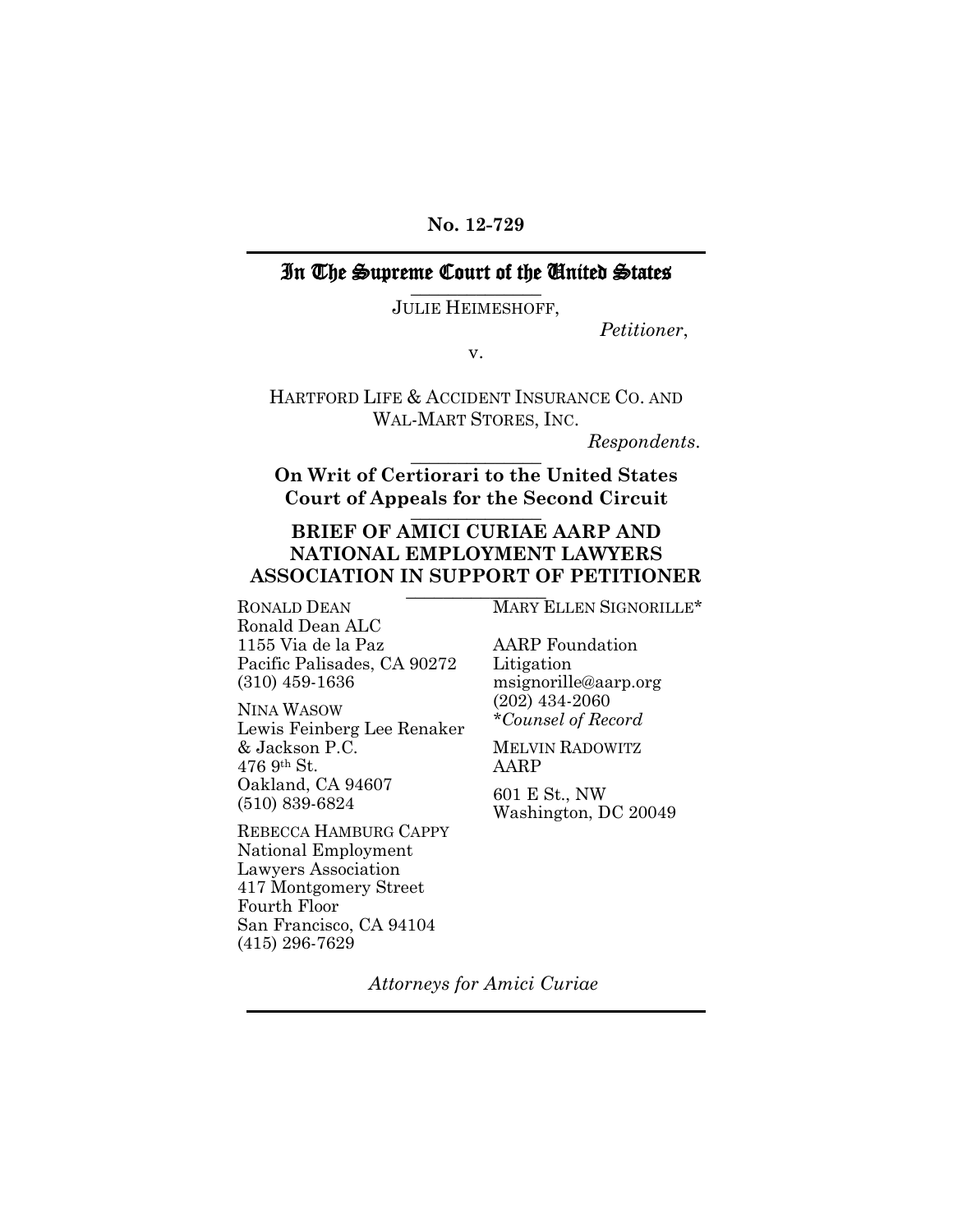# **TABLE OF CONTENTS**

| I.<br>А. | A CAUSE OF ACTION ACCRUING<br>BEFORE THE COMPLETION OF<br>THE MANDATORY INTERNAL<br>CLAIMS REVIEW PROCESS IS AT<br>ODDS WITH THE JUDICIALLY<br>CREATED EXHAUSTION<br>Courts Have Characterized The<br>Exhaustion Requirement As A<br>"Win-Win" For Both |
|----------|---------------------------------------------------------------------------------------------------------------------------------------------------------------------------------------------------------------------------------------------------------|
| Β.       | The Mandatory Exhaustion<br>Requirement Has<br>Been<br>Successful In Reducing The<br>Number Of Lawsuits Filed<br>To Recover Benefits 10                                                                                                                 |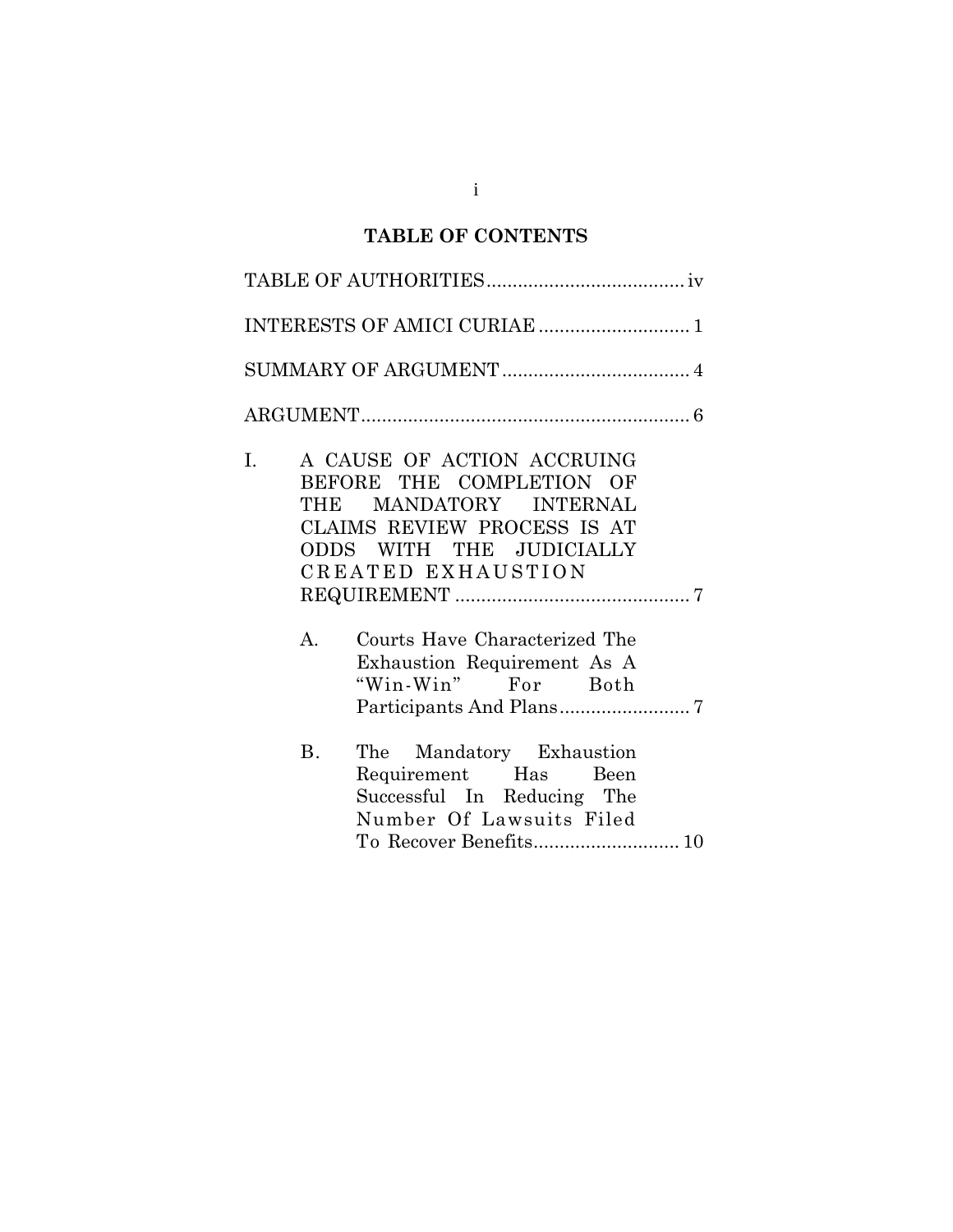- II. A BRIGHT LINE IMPLIED CONTRACT TERM COMMENCING ON THE DATE OF A FINAL BENEFIT DENIAL IS THE ONLY IMPLIED TERM CONSISTENT WITH A MEANINGFUL CLAIMS PROCEDURE AND MANDATED EXHAUSTION............................................... 12
- III. AN IMPLIED REASONABLENESS TERM IS UNWORKABLE IN ERISA BENEFITS CASES BECAUSE IT IS STANDARDLESS, INCONSISTENT WITH ERISA'S NOTICE REQUIREMENTS, LEADS TO ABSURD RESULTS AND PROVIDES BOTH PLAN ADMINISTRATORS AND CLAIMANTS WITH INCENTIVES WHICH ARE AT ODDS WITH THE MANDATORY EXHAUSTION REQUIREMENT.................. 18
	- A. An Implied Reasonableness Term Is Subjective And Malleable ............................................. 18
	- B. An Implied Reasonableness Term Is Inconsistent With ERISA's Notice Requirements............ 21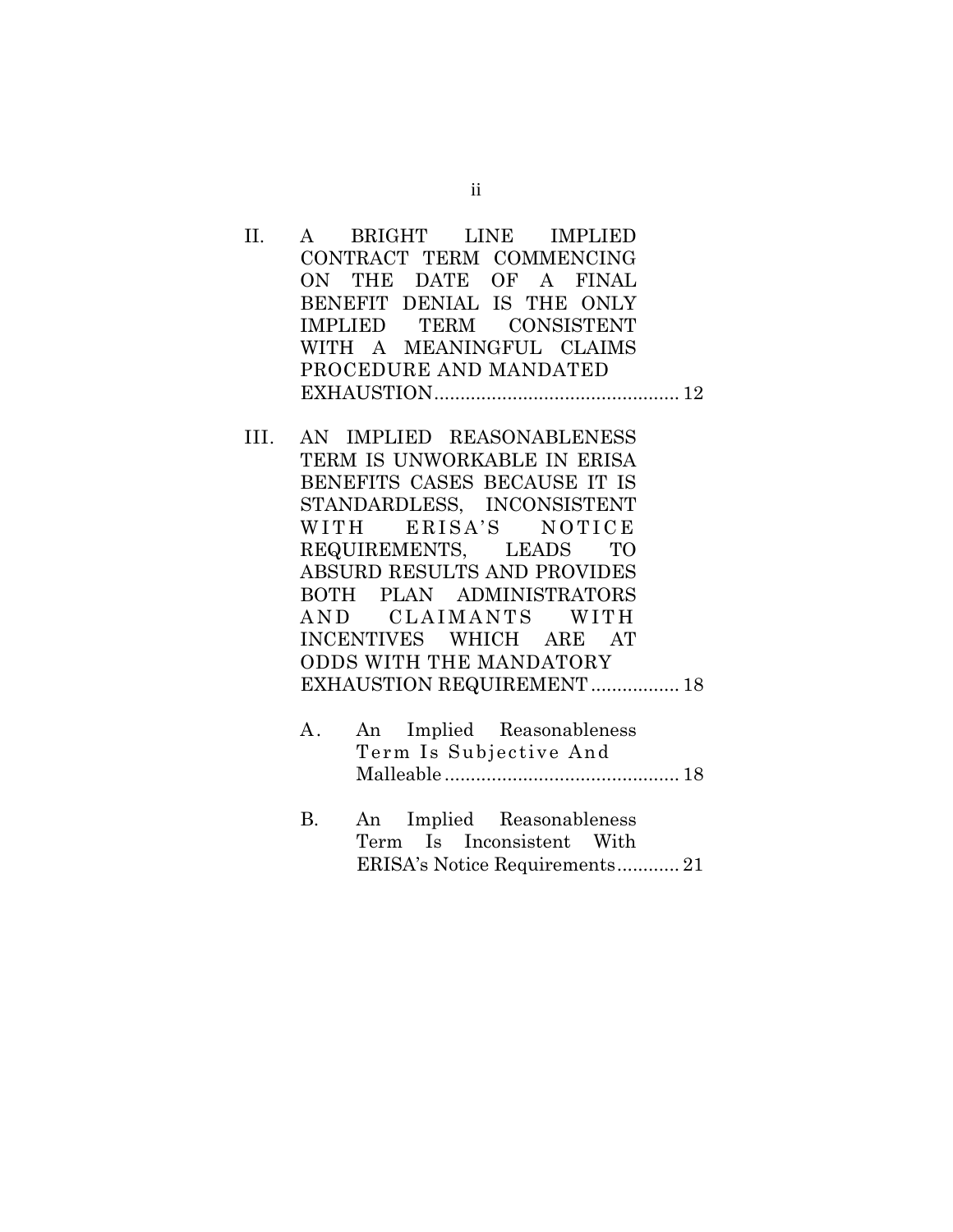| C. | An Implied Reasonableness                            |  |  |  |  |  |
|----|------------------------------------------------------|--|--|--|--|--|
|    | Term Can Lead To Absurd                              |  |  |  |  |  |
|    | Results In Some Cases, Because                       |  |  |  |  |  |
|    | It Is Divorced From The                              |  |  |  |  |  |
|    | Purpose Of Limitations Period                        |  |  |  |  |  |
|    |                                                      |  |  |  |  |  |
| D. | An Implied Reasonableness<br>Term Provides The Wrong |  |  |  |  |  |
|    | Incentives, Giving Plan                              |  |  |  |  |  |
|    | Administrators An Incentive To                       |  |  |  |  |  |
|    | Delay Resolution Of Claims                           |  |  |  |  |  |
|    | And Claimants An Incentive To                        |  |  |  |  |  |
|    | Rush Through The                                     |  |  |  |  |  |
|    | Administrative Process And                           |  |  |  |  |  |
|    |                                                      |  |  |  |  |  |
|    | 27                                                   |  |  |  |  |  |

iii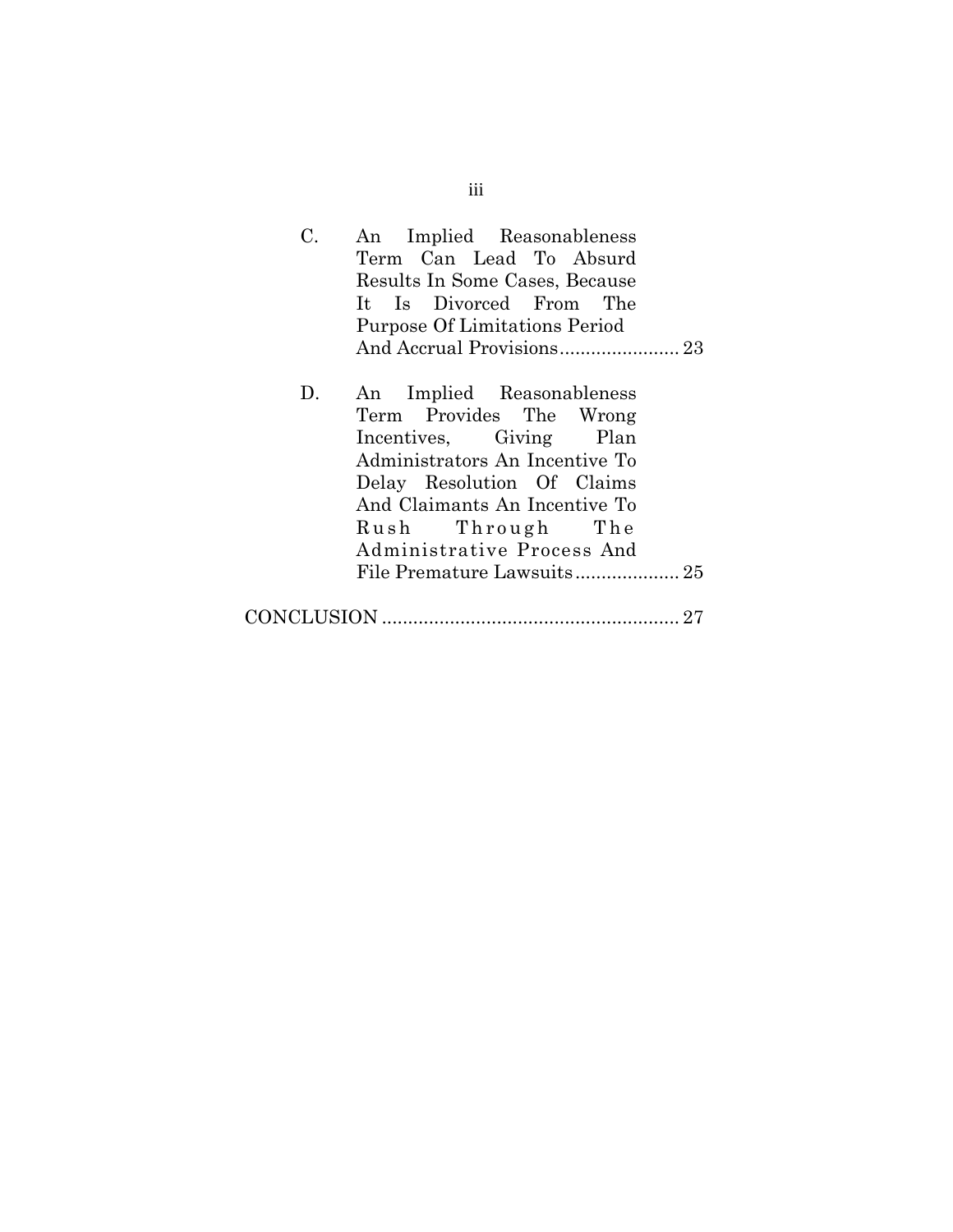# **TABLE OF AUTHORITIES**

# **CASES**

| Abena v. Metro. Life Ins. Co.,<br>544 F.3d 880 (7th Cir. 2008) 18, 23, 24                           |
|-----------------------------------------------------------------------------------------------------|
| Abram v. Cargill, Inc.,                                                                             |
| Adams v. Cyprus Amax Minerals Co.,                                                                  |
| Amato v. Bernard,                                                                                   |
| Baptist Mem'l Hosp.--DeSoto, Inc. v.<br>Crain Auto. Inc.,<br>392 Fed. App'x. 288 (5th Cir. 2010) 20 |
| Bay Area Laundry & Dry Cleaning Pension Trust<br>Fund v. Ferbar Corp. of Cal. Inc.,                 |
| Black & Decker Disability Plan v. Nord,                                                             |
| Burke v. PriceWaterHouseCoopers LLP Long Term<br>Disability Plan,<br>572 F.3d 76 (2d Cir. 2009)  18 |
| Chase Secs. Corp. v. Donaldson,                                                                     |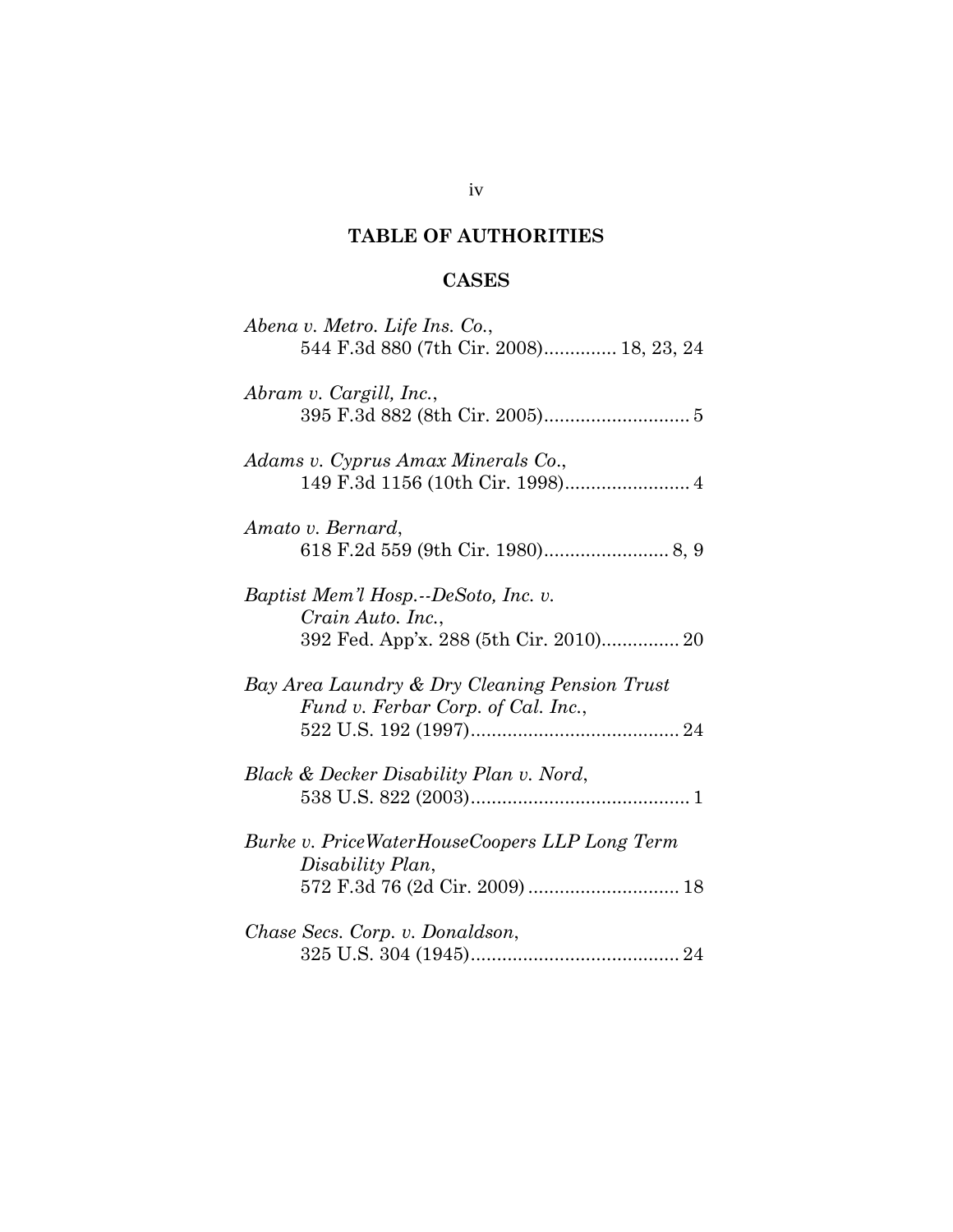| CIGNA Corp. v. Amara,                                                                                        |
|--------------------------------------------------------------------------------------------------------------|
| Commc'n Workers of Am. v. AT&T,<br>40 F.3d 426 (D.C. Cir. 1994) 11                                           |
| Costantino v. TRW, Inc.,                                                                                     |
| Curtiss-Wright Corp. v. Schoonejongen,                                                                       |
| Fallick v. Nationwide Mut. Ins. Co.,                                                                         |
| Firestone Tire & Rubber Co. v. Bruch,                                                                        |
| Forrest v. The Paul Revere Life Ins. Co.,<br>662 F. Supp. 2d 183 (D. Mass. 2009) 24                          |
| Grossmuller v. UAW,                                                                                          |
| Halpin v. W.W. Grainger, Inc.,                                                                               |
| Hinojos v. Prudential Ins. Co. of Am.,<br>CIV. 10-1193 JH/LAM, 2011 WL<br>7768621 (D.N.M. Oct. 19, 2011)  19 |
| Holmberg v. Armbrecht,                                                                                       |

v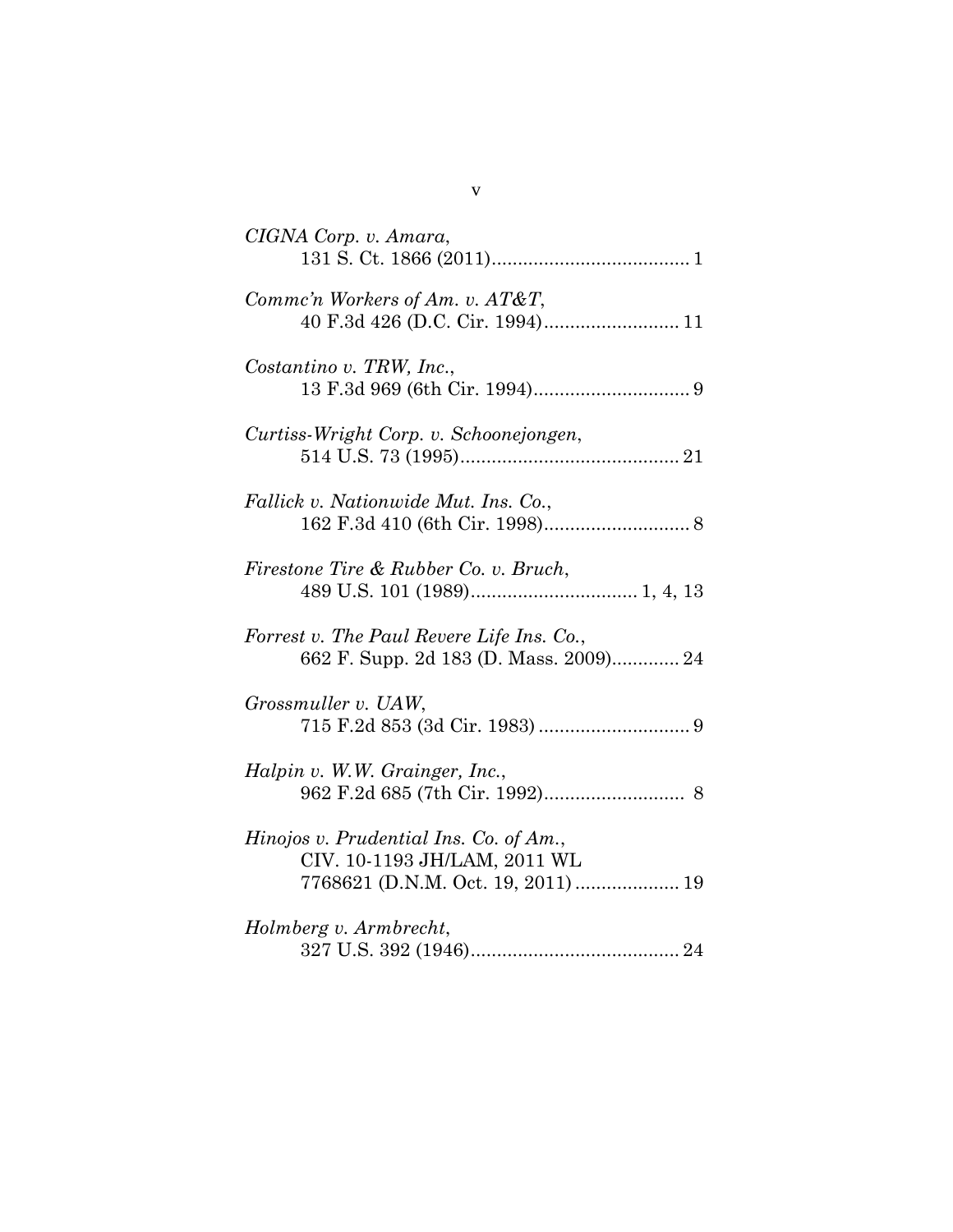| McCauley v. First Unum Life Ins. Co.,<br>551 F.3d 126 (2d Cir. 2008)  16                                                       |
|--------------------------------------------------------------------------------------------------------------------------------|
| Mertens v. Hewitt Assocs.,                                                                                                     |
| Metro. Life Ins. Co. v. Glenn,                                                                                                 |
| Miller v. Fortis Benefits Ins. Co.,<br>475 F.3d 516 (3d Cir. 2007)  12                                                         |
| Price v. Provident Life & Accident Ins. Co.,                                                                                   |
| Radford Trust v. First Unum Life Ins. Co.,<br>321 F. Supp. 2d 226 (D. Mass. 2004),<br>rev'd in part, appeal dismissed in part, |
| Reiter v. Cooper,                                                                                                              |
| Richardson v. Cent. States, Se. & Sw. Areas Pension<br>Fund, 645 F.2d 660 (8th Cir. 1981) 8                                    |
| Rotondi v. Hartford Life & Accident Grp.,<br>No. 09 Civ. 6287(PGG), 2010 WL                                                    |
| Salisbury v. Hartford Life & Accident Co.,<br>583 F.3d 1245 (10th Cir. 2009) 18                                                |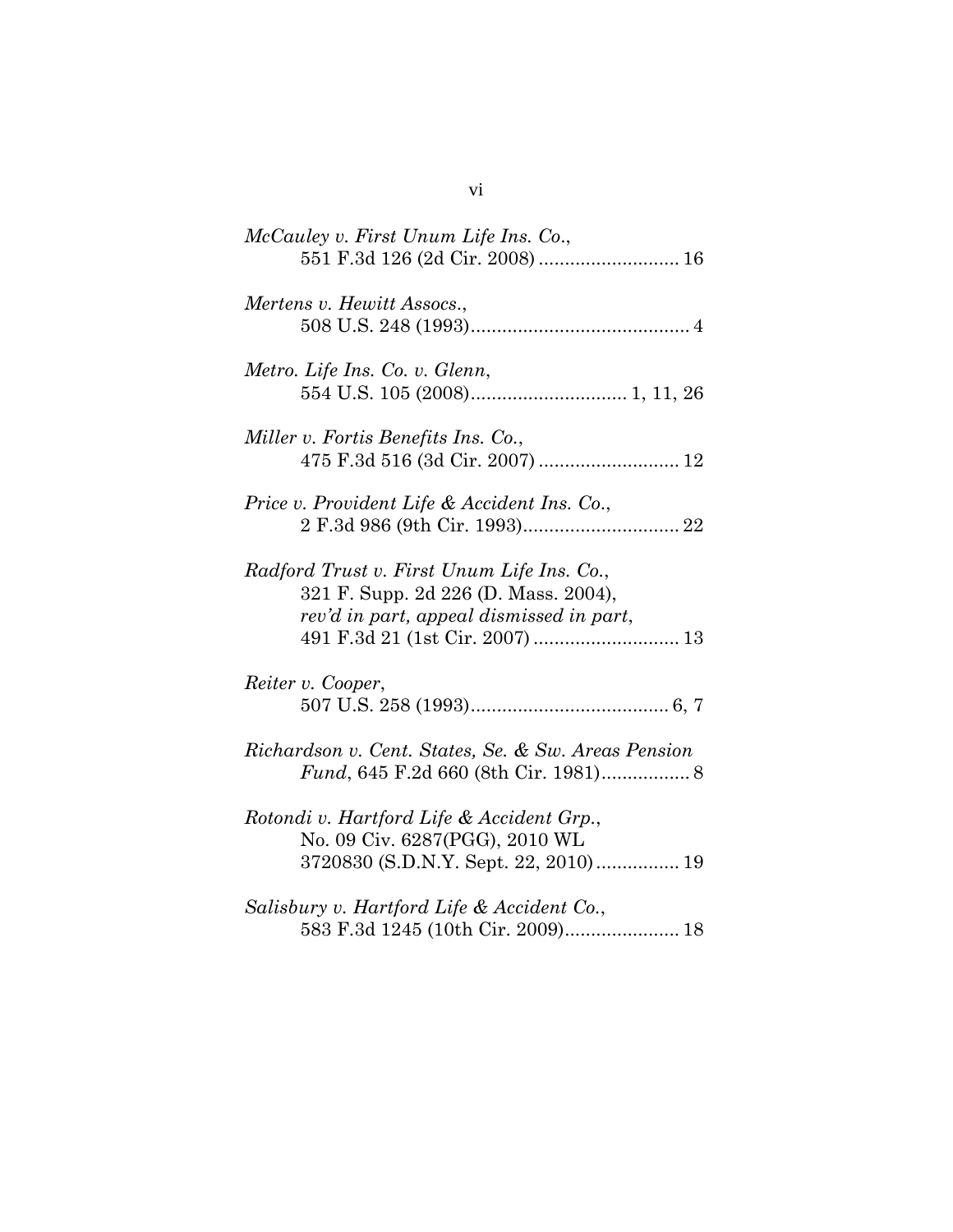| Schadler v. Anthem Life Ins. Co.,<br>147 F.3d 388 (5th Cir. 1998) 10             |
|----------------------------------------------------------------------------------|
| Taylor v. Bakery & Confectionary Union & Indus.<br>Int'l Welfare Fund,           |
| U.S. Airways, Inc. v. McCutchen,                                                 |
| Wardle v. Cent. States Pension Fund,                                             |
| White v. Sun Life Assur. Co. of Can.,<br>488 F.3d 240 (4th Cir. 2007) 19, 22, 26 |
| Whitehead v. Okla. Gas & Elec. Co.,                                              |
| STATUTES, RULES AND REGULATIONS                                                  |
| Employee Retirement Income Security Act (ERISA)<br>$\S 502(a)(1)(B)$ ,           |
| 29 U.S.C. $\S$ 1132(a)(1)(B)  5, 11, 12                                          |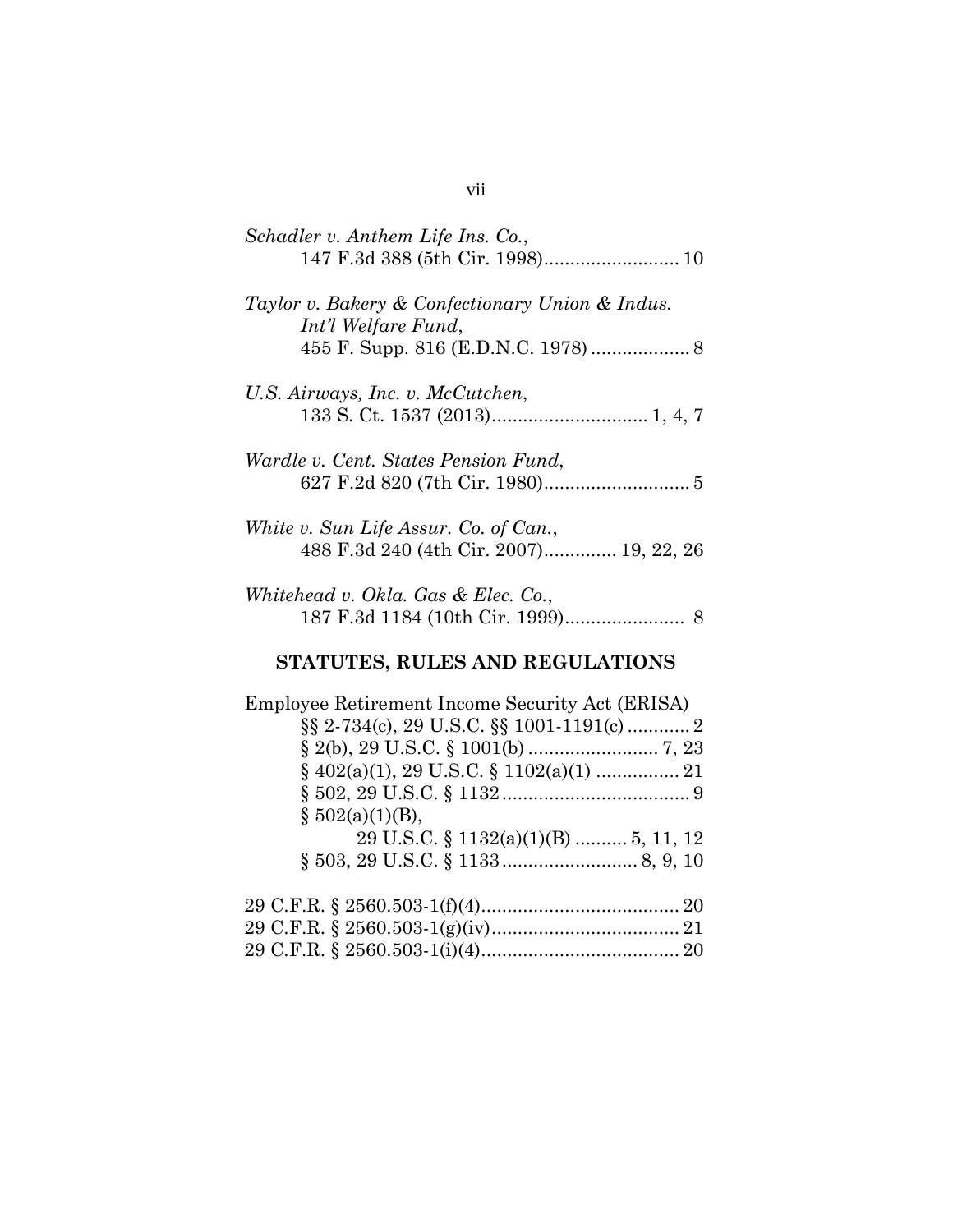# Preamble to Final Rule of Claims Procedure, 65 Fed. Reg. 70,246 (Nov. 21, 2000).............. 20

# **MISCELLANEOUS**

| Admin. Office of the U.S. Cts., Federal      |
|----------------------------------------------|
| Judiciary Braces for Broad Impact of         |
| Budget Sequestration, The Third              |
| Branch News (March 12, 2013),                |
| http://news.uscourts.gov/federal-            |
| judiciary-braces-broad-impact-budget-        |
|                                              |
|                                              |
| Admin. Office of the U.S. Cts., Survey Shows |
| <i>Impact of Reduced Resources</i> , The     |
| Third Branch News (June 04, 2012),           |
|                                              |
| http://news.uscourts.gov/survey-             |
|                                              |
|                                              |
| America's Health Ins. Plans (AHIP),          |
| Disability Insurance: A Missing Piece        |
| in the Financial Security Puzzle (Oct.       |
| 2004), http://www.ahipresearch.org/          |
| PDFS/27_AHIPDIChartBook.pdf 3                |
|                                              |
| Patrick Begos, Statute of Limitations Can    |
| Start Running Before Claim Accrues,          |
| ERISA Claim Defense Blog (Sept. 24,          |
| 2012), http://www.erisaclaimdefense.         |
| com/statute-of-limitations-can-start-        |
| running-before-claim-accrues/ 14             |
|                                              |
|                                              |
| Jay Conison, Suits For Benefits Under        |

### viii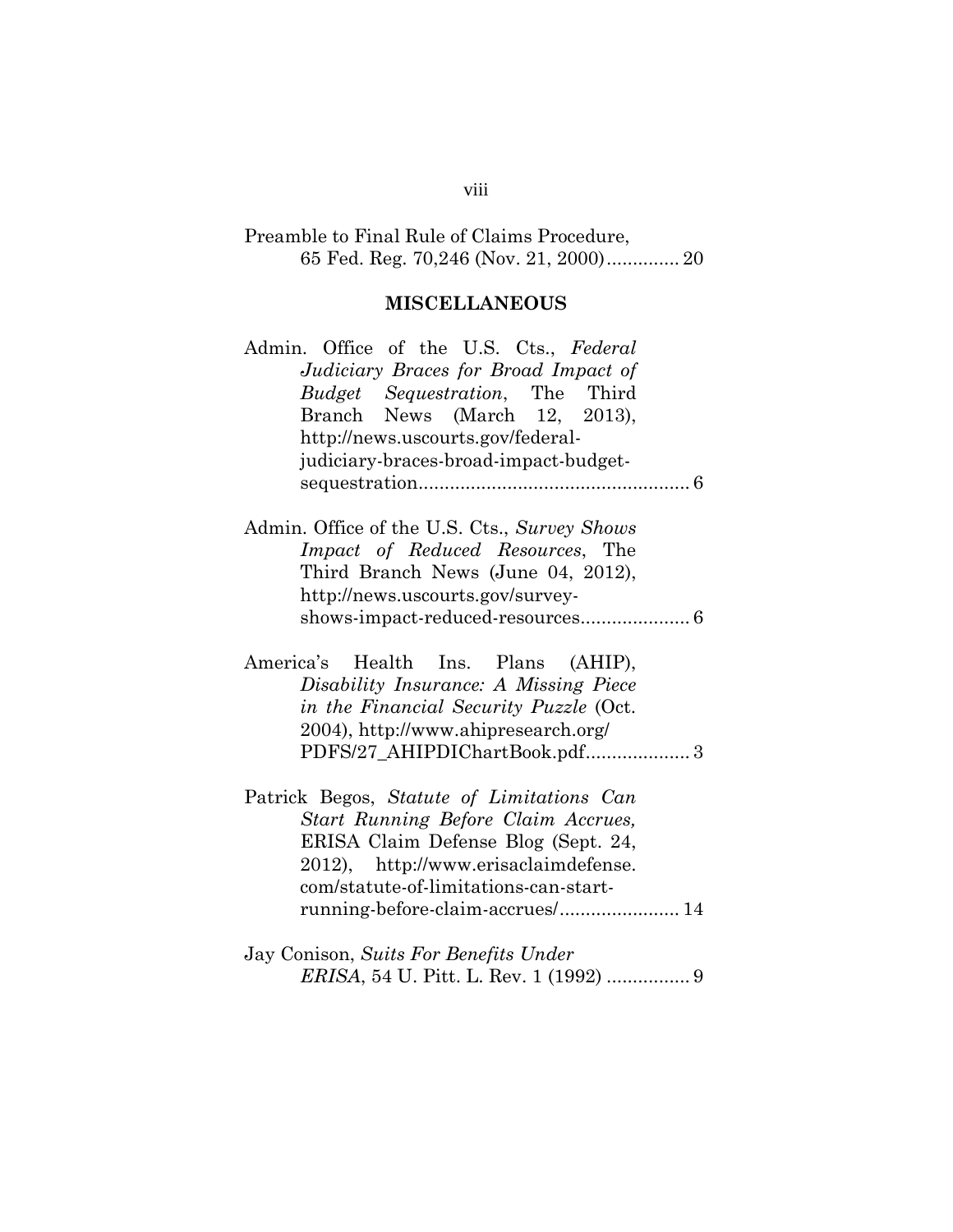| Amy Covert & Aaron Feuer, View From         |
|---------------------------------------------|
| Proskauer: The Supreme Court to             |
| Opine on Use of Contractual                 |
| Limitation Periods in ERISA Plans,          |
| Bloomberg Law (2013), http://about.         |
| bloomberglaw.com/practitioner-contri        |
| butions/the-supreme-court-to-opine-o        |
| n-use-of-contractual-limitation-period      |
|                                             |
|                                             |
| Gresenz, C., et al., A Flood of Litigation? |
| Predicting the Consequences of              |
| Changing Legal Remedies Available to        |
| ERISA Beneficiaries, Health Rand            |
| Law (1999), http://www.rand.org/pubs/       |
|                                             |
|                                             |
| John Langbein, Trust Law as Regulatory      |
| Law: The Unum/Provident Scandal             |
| and Judicial Review of Benefit Denials      |
| under ERISA, 101 Nw. U. L. Rev.             |
|                                             |
|                                             |
| Jeffrey Lewis et al., Employee Benefits Law |
|                                             |
|                                             |
| Brendan Maher, Creating A Paternalistic     |
| Market For Legal Rules Affecting The        |
| Benefit Promise, 2009 Wis. L. Rev. 657      |
| 13                                          |
| Susan M. Mangiero, ERISA Fiduciaries        |
| Beware: Risk Is More Than a Four-           |
| Letter Word, 19 Prob. & Prop. 65            |
|                                             |

ix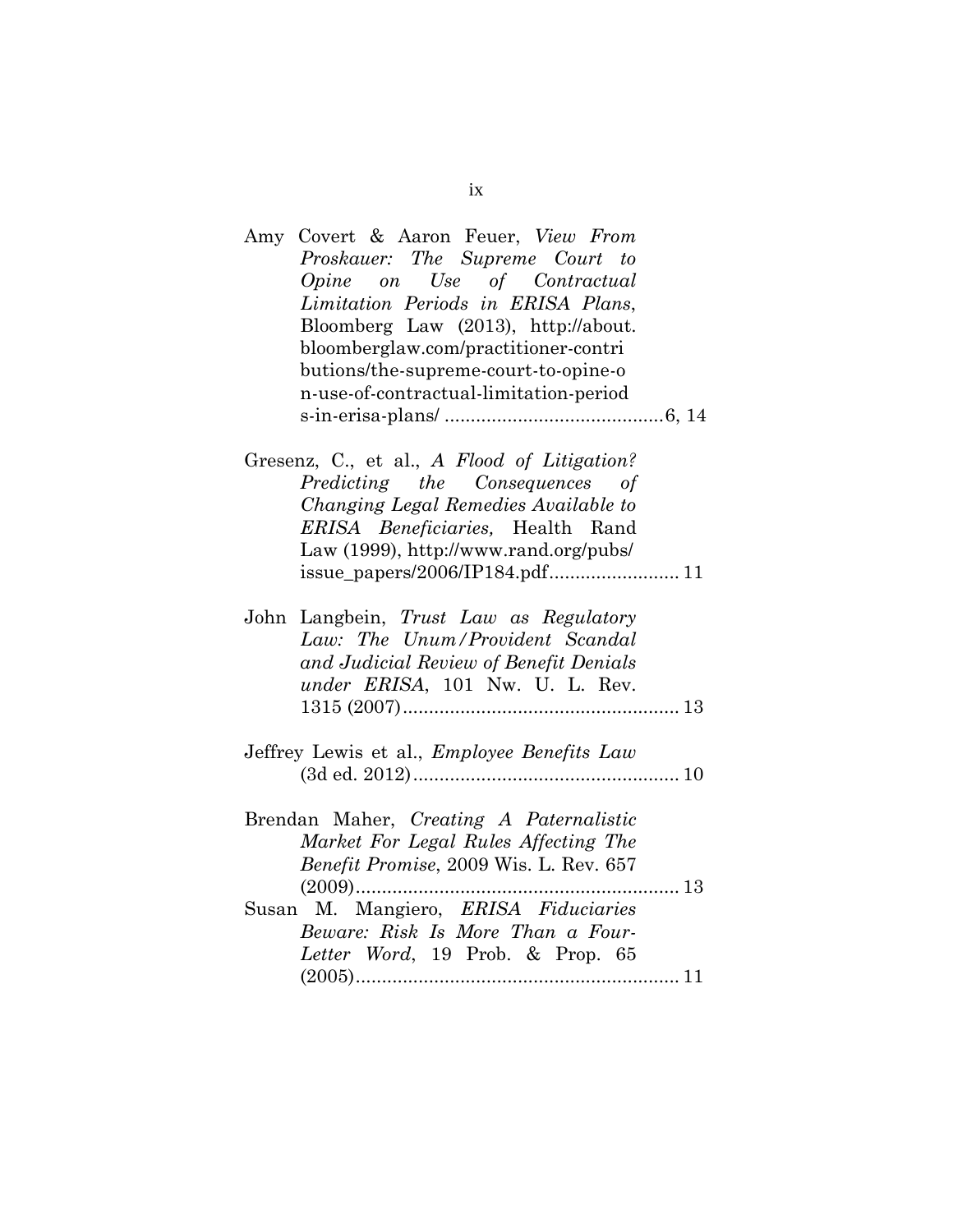|  |  | NBC 10, <i>I-Team: New law bans discretionary</i> |  |
|--|--|---------------------------------------------------|--|
|  |  | <i>clauses</i> (Jun 25, 2013), $http://www.$      |  |
|  |  | turnto10.com/story/ 22685544/i-team  14           |  |

- Henry Quillen, *J. Pension Planning & Compliance*, Summer 2006............................ 14
- Aaron A. Reuter, *Limiting ERISA's Limitations Period through the Use of Contractual Accrual Dates*, ERISA Litigation Newsletter (April 2012), http://www.proskauer.com/files/News/ a985a557-a73c-4770-bf45-7058e7fda8b /Presentation/NewsAttachment/661ecf 5a-cc57-47e4-9baf-d3b82b28d12/erisalitigation-newsletter-april-2012.pdf.............. 14
- Myron D. Rumeld, Russell L. Hirschhorn & Brian Neulander, *ERISA's Statute of Limitations for Benefit Claims: Where To Begin?,* ERISA Litigation Newsletter (July 2010), http://www. proskauer.compublications/newslette rs/erisa-litigation-newsletter-july-201 0/ ............................................................... 15, 17
- Jennifer Saba & Russell Greenblatt, *The Potential Advantage of Incorporating a Contractual Limitations Period into Welfare Benefit Plans*, 21 Benefits L. J. 59 (2008)..................................................... 15

x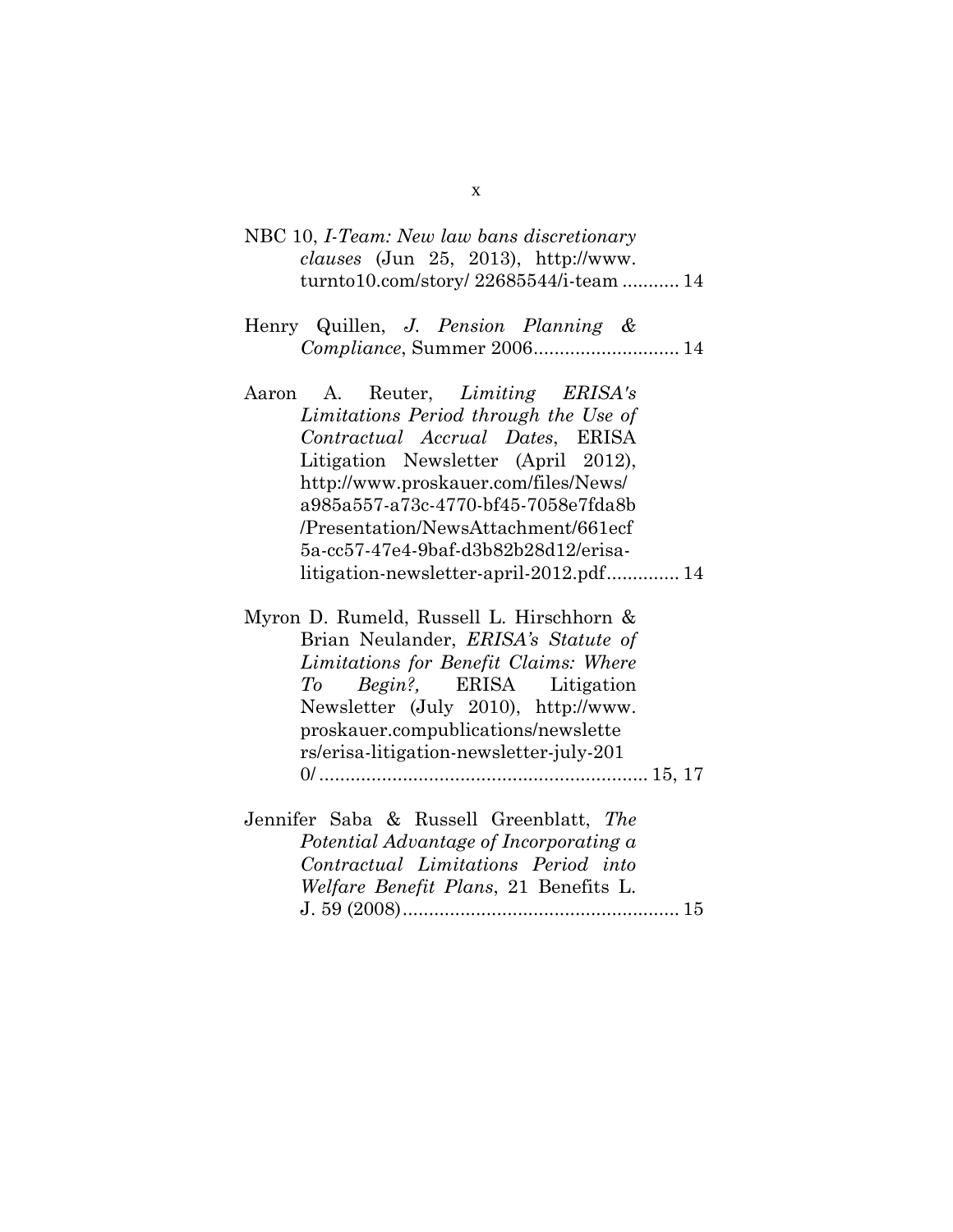| Soc. Sec. Admin., Length of time it takes the<br>Appeals Council to decide my case<br>(Mar. 31, 2013), http://ssa-custhelp.<br>ssa.gov/app/answers/detail/a_id/1167/k<br>w/how%20long%20does%20it%20take<br>%20to%20appeal%20a%20disability%             |    |
|----------------------------------------------------------------------------------------------------------------------------------------------------------------------------------------------------------------------------------------------------------|----|
| Soc. Sec. Admin., Length of time to receive<br>approval or denial decision on<br><i>disability claim</i> (June 15, 2013),<br>http://ssa-custhelp.ssa.gov/app/answ<br>ers/detail/a_id/159/~/length-of-time-to-<br>receive-approval-or-denial-decision-on- |    |
| Soc. Sec. Admin., Time frames during the<br><i>hearing process</i> (Dec. 4, 2012),<br>http://ssa-custhelp.ssa.gov/app/answe<br>rs/detail/a_id/1160/kw/how%20long%2<br>0does%20it%20take%20alj%20to%20d                                                   | 16 |
| Soc. Sec. Admin., Waiting Period for Social<br>Security Disability (Feb. 20, 2013),<br>http://ssa-custhelp.ssa.gov/app/answe<br>rs/detail/a id/151/related/1/session/L<br>2F2LzEvdGltZS8xMzcxNzMxODM0L<br>3NpZC80R0N 2VWN0bA%3D%3D 16                    |    |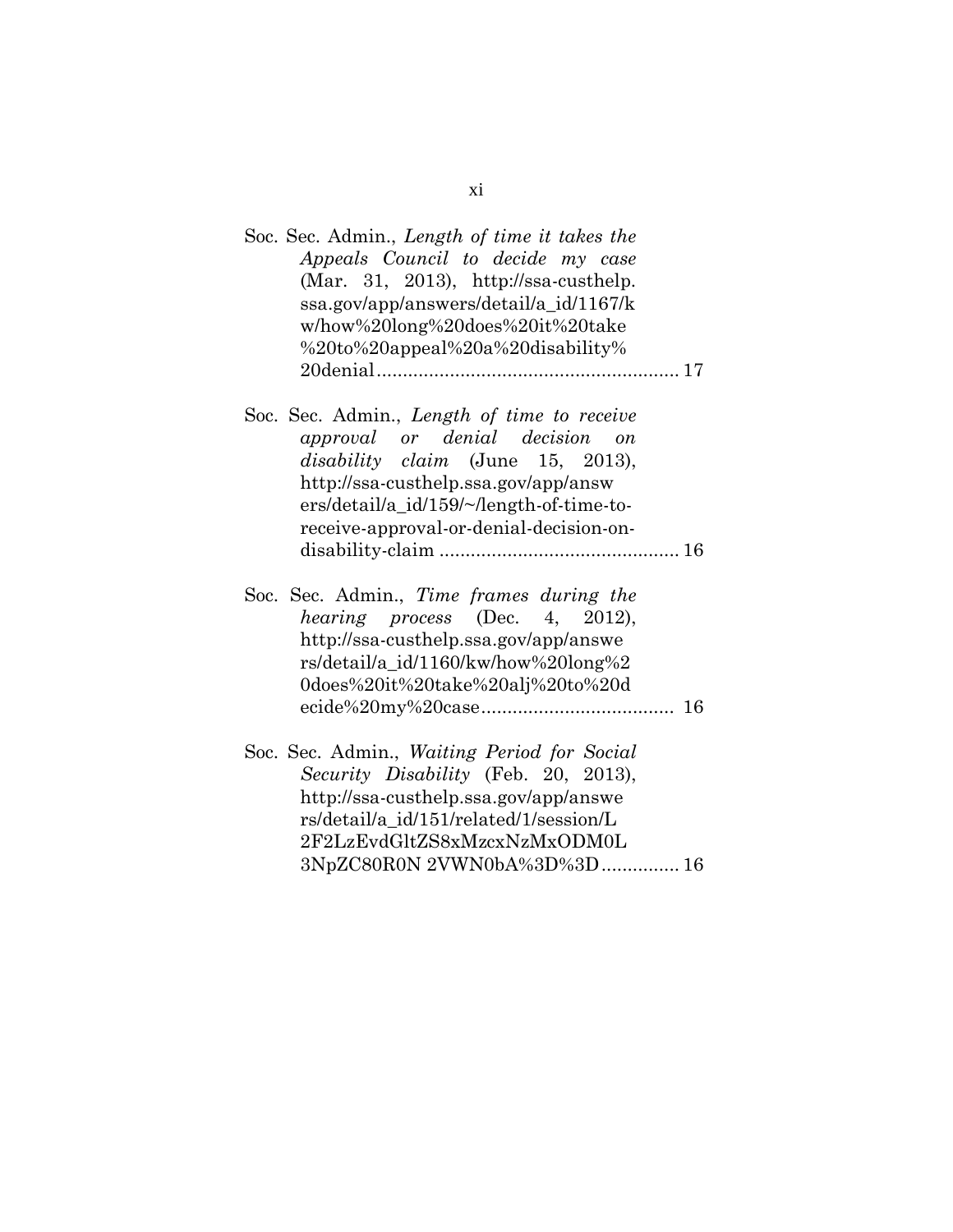| Dep't of Commerce, <i>Preliminary</i><br>U.S.                                                                                                                                 |
|-------------------------------------------------------------------------------------------------------------------------------------------------------------------------------|
| <i>Estimate of Weighted Average Poverty</i>                                                                                                                                   |
| <i>Thresholds for 2012</i> , U.S. Census                                                                                                                                      |
| Bureau (Jan. 18, 2013), http:// www.                                                                                                                                          |
| census.gov/hhes/www/poverty/data/                                                                                                                                             |
|                                                                                                                                                                               |
|                                                                                                                                                                               |
|                                                                                                                                                                               |
| U.S. Dep't of Labor, Group Health Plans                                                                                                                                       |
| Report Abstract of 2010 Form 5500                                                                                                                                             |
| <i>Annual Reports</i> , Emp. Benefits Sec.                                                                                                                                    |
| Admin. (Dec. 2012), http://www.dol.                                                                                                                                           |
|                                                                                                                                                                               |
| U. S. Dep't of Labor, <i>Labor Force Statistics</i><br>from the Current Population Survey:<br>Table 37, Bureau of Labor Statistics<br>(last modified Feb. 5, 2013), $http://$ |
|                                                                                                                                                                               |
| U.S. Dep't of Labor, <i>Private Pension Plan</i>                                                                                                                              |
| Bulletin Abstract of 2010 Form 5500                                                                                                                                           |
| <i>Annual Reports</i> , Emp. Benefits Sec.                                                                                                                                    |
| Admin. (Nov. 2012), http://www.dol.                                                                                                                                           |
| gov/ebsa/PDF/2010pensionplanbulleti                                                                                                                                           |
|                                                                                                                                                                               |
|                                                                                                                                                                               |

# xii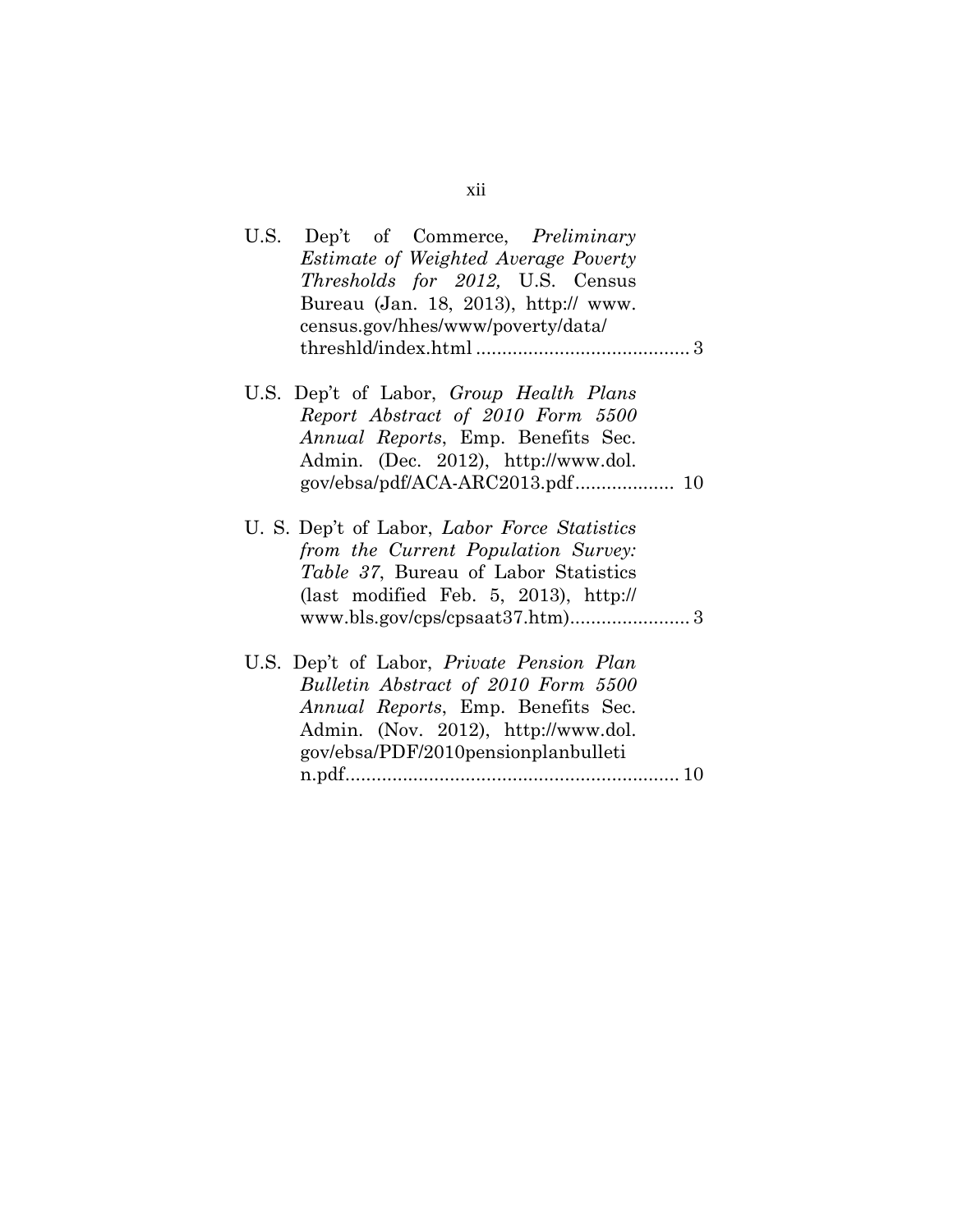#### **INTERESTS OF AMICI CURIAE[1](#page-13-0)**

AARP is a nonprofit, nonpartisan organization, with a membership that helps people turn their goals and dreams into real possibilities, seeks to strengthen communities and fights for the issues that matter most to families such as healthcare, employment and income security, retirement planning, affordable utilities and protection from financial abuse. In its efforts to foster the economic security of individuals as they age, AARP seeks to increase the availability, security, equity, and adequacy of public and private pension, health, disability and other employee benefits which countless members and older individuals receive or may be eligible to receive.[2](#page-13-1)

-

<span id="page-13-0"></span><sup>&</sup>lt;sup>1</sup> In compliance with Rule 37 of this Court, counsel for amici state that no counsel for a party authored this brief in whole or in part, and no counsel or party made a monetary contribution intended to fund the preparation or submission of this brief. No person other than amici, its members, or its counsel made a monetary contribution to the preparation or submission of this brief. Counsel of record for all parties received notice at least 10 days prior to the due date of the intention to file this brief. The parties have consented to the filing of this brief.

<span id="page-13-1"></span><sup>2</sup> AARP and the National Employment Lawyers Association have, jointly and singly, participated as amicus curiae in this Court to protect the rights of workers and their beneficiaries under ERISA. *See*, *e.g*., *U.S. Airways, Inc. v. McCutchen*, 133 S. Ct. 1537 (2013); *CIGNA Corp. v. Amara*, 131 S. Ct. 1866 (2011); *Metro. Life Ins. Co. v. Glenn,* 554 U.S. 105 (2008); *Black & Decker Disability Plan v. Nord*, 538 U.S. 822 (2003); *Firestone Tire & Rubber Co. v. Bruch*, 489 U.S. 101 (1989).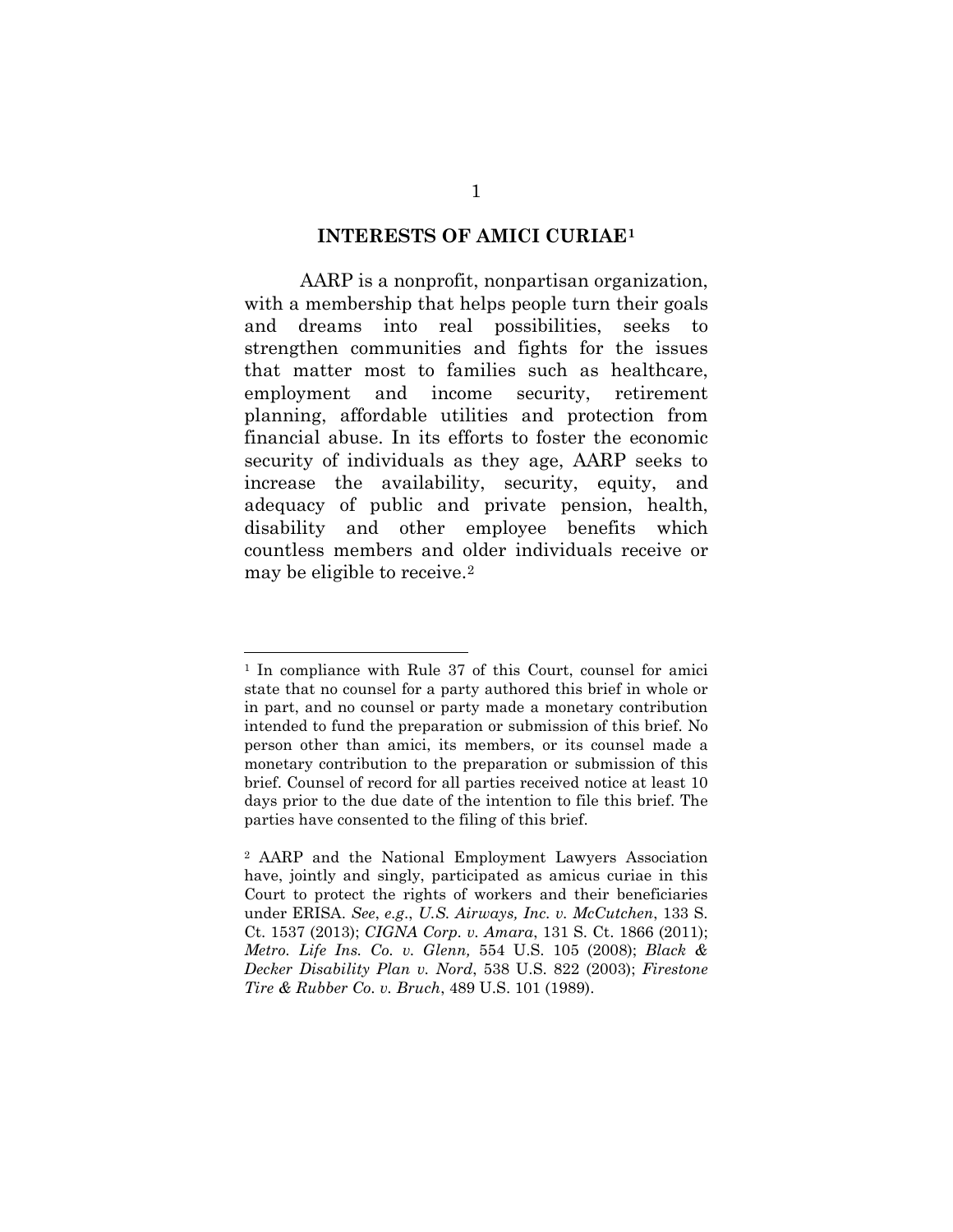The National Employment Lawyers Association (NELA) is the largest professional membership organization in the country comprised of lawyers who represent workers in labor, employment and civil rights disputes. Founded in 1985, NELA advances employee rights and serves lawyers who advocate for equality and justice in the American workplace. NELA and its 68 circuit, state, and local Affiliates have a membership of over 3,000 attorneys who are committed to working on behalf of those who have been illegally treated in the workplace. NELA's members litigate daily in every circuit, affording NELA a unique perspective on how the principles announced by the courts in employment and benefit cases actually play out on the ground. NELA strives to protect the rights of its members' clients, and regularly supports precedent-setting litigation affecting the rights of individuals in the workplace, including through cases to protect employee benefits.

Participants in private, employer-sponsored employee benefit plans rely on ERISA to protect their rights under those plans. See Title I – Protection of Employee Benefit Rights, 29 U.S.C. §§ 1001-1191(c). In particular, ERISA's protections, and plan participants' opportunities to enforce the statute's protections, are of vital concern to workers of all ages and to retirees, since the quality of their lives depends heavily on their eligibility for and the amount of their retirement and welfare benefits.

In order to ensure that they are receiving the benefits to which they are entitled, participants must be able to successfully access and resolve benefits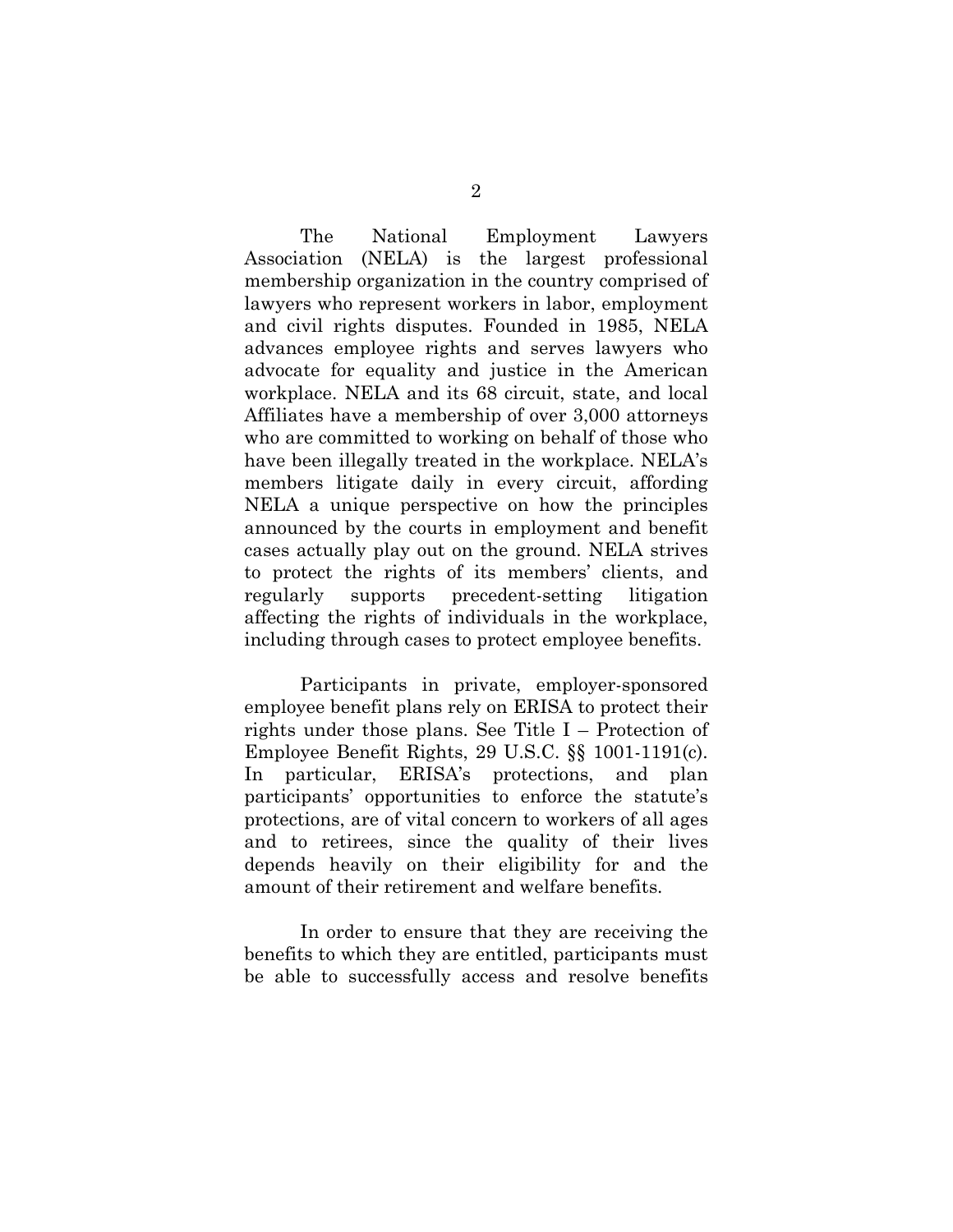disputes through ERISA's claims procedures. In particular, participants must know the deadline to file a lawsuit if they have been unable to successfully resolve a dispute with their plan over the eligibility for and amount of benefits. If claimants miss the deadline for filing suit because there is no bright line for determining that deadline, they cannot adequately protect their claims to benefits. This may spell the difference between filing for bankruptcy or not. For example, with \$768 as the median weekly earning of a fulltime worker, *see* U. S. Dep't of Labor, *Labor Force Statistics from the Current Population Survey: Table 37*, Bureau of Labor Statistics (last modified Feb. 5, 2013), http://www.bls.gov/cps/ cpsaat37.htm), and a replacement percentage of sixty percent, see America's Health Ins. Plans (AHIP), *Disability Insurance: A Missing Piece in the Financial Security Puzzle*, 27 (Oct. 2004), http://www.ahipresearch.org/PDFs/27\_AHIPDIChart Book.pdf, a disability claimant would receive the modest amount of approximately \$460 per week.[3](#page-15-0)

The Court's ruling in this case will apply to ERISA benefit claims of all kinds – pension and retirement benefits, health, life insurance, and other welfare benefits in addition to disability benefits –

<u>.</u>

<span id="page-15-0"></span><sup>3</sup> For participants at retirement age, even a modest increase in benefit amounts may spell the difference between independence and impoverishment in old age. U.S. Dep't of Commerce, *Preliminary Estimate of Weighted Average Poverty Thresholds for 2012,* U.S. Census Bureau (Jan. 18, 2013), http://www. census.gov/hhes/www/poverty/data/threshld/index.html (2012 poverty threshold for a single person age 65 or older is about \$11,000).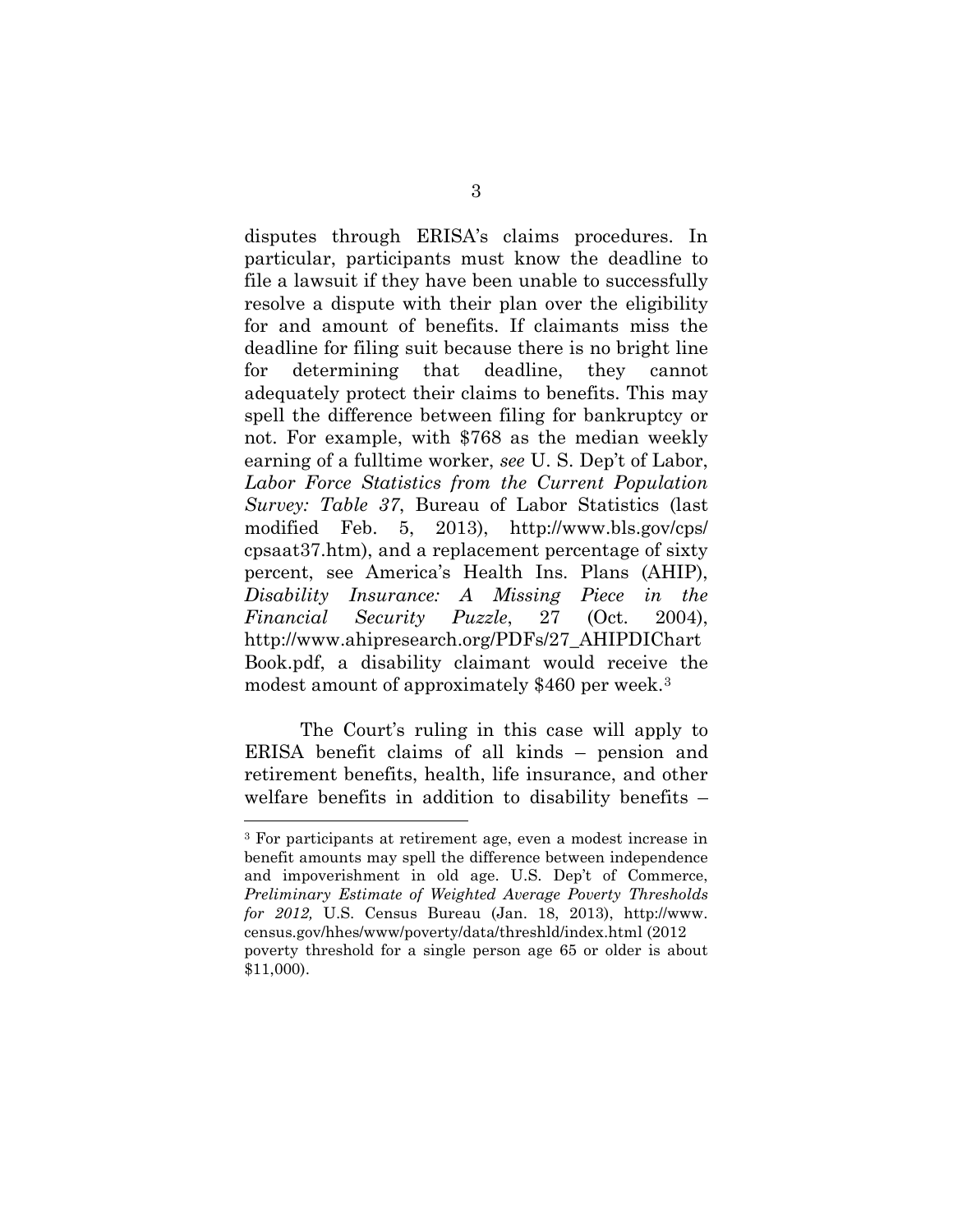and thus resolution of the issues in this case will have a direct and vital bearing on plan participants' ability to protect their claims concerning their benefits. In light of the significance of the issues presented by this case, AARP and NELA respectfully submit this brief, as amici curiae, to facilitate a full consideration by the Court on the issue of the accrual of a benefit claim prior to the completion of the judicially created mandatory requirement of the exhaustion of the plan's internal claims procedure.

#### **SUMMARY OF ARGUMENT**

In *U.S. Airways, Inc. v. McCutchen*, 133 S. Ct. 1537, 1546-49 (2013), this Court reaffirmed that clear plan terms are enforceable. However, this rule is of no help in this case because the plan term at issue does not address the question certified by the court. Thus, an implied term is necessary to make the plan term surrounding the limitations period workable. So, this case presents this Court with the question of which implied term to read into Respondent's longterm disability ERISA plan.[4](#page-16-0) Respondent urges the

<u>.</u>

<span id="page-16-0"></span><sup>4</sup> Although amici acknowledge that this case has been presented to the Court as one arising under a contract, *see Mertens v. Hewitt Assocs*., 508 U.S. 248, 253-55 (1993) ("we decide this case on the narrow battlefield the parties have chosen"), we question whether this is appropriate given that ERISA actions for benefits are equitable in nature and are subject to the rules that govern equity courts, which generally will not apply a limitations period to a beneficiary's action to enforce the terms of an express trust absent a showing of prejudice to defendant. *See Firestone Tire & Rubber Co. v. Bruch*, 489 U.S. 101, 110 (1989); *Adams v. Cyprus Amax Minerals Co*., 149 F.3d 1156, 1160-61 (10th Cir. 1998) (§ 502(a)(1)(B) "claims are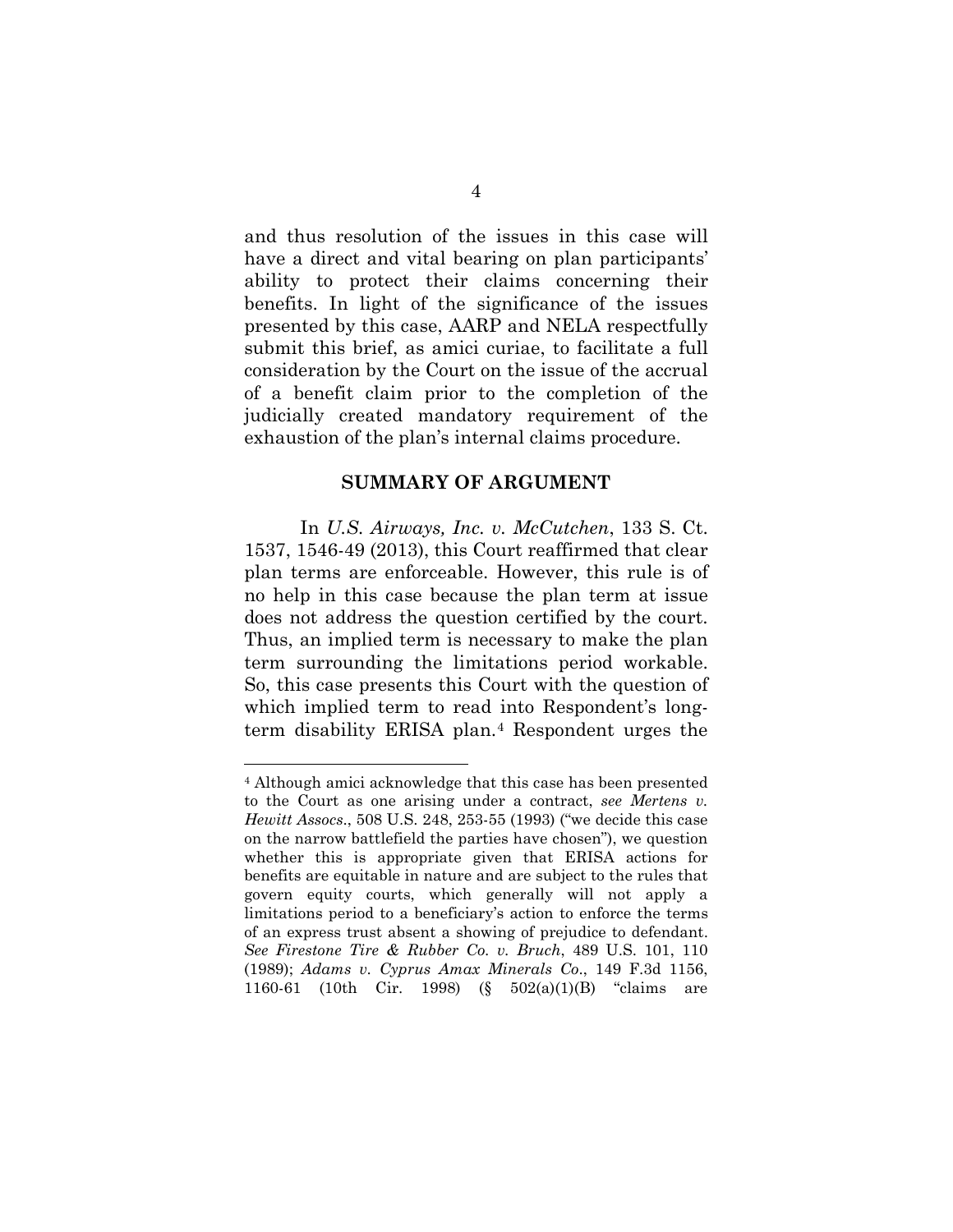Court to adopt a term requiring that the time from cause of action accrual to the expiration of the contractual limitations must be "reasonable" under all the facts and circumstances of a particular case. As a secondary argument, Petitioner urges the Court to adopt a term tolling of the contractual limitations period during the time a claimant is unable to bring suit because of mandatory claims exhaustion.

Amici agrees with Petitioner's alternative argument. A tolling provision is the far better implied term because it provides a bright line test, is fair to all parties, and facilitates ERISA's goal of providing a thoughtful, full, fair and frank exchange of information and a complete dialogue between them. *See Abram v. Cargill, Inc.*, 395 F.3d 882, 886 (8th Cir. 2005).

Reading a "reasonableness" term into the contract, on the other hand, requires trial courts to determine the contours of a new road and the standards to apply to this reasonableness. Most often, reasonableness will depend on a thorough (and largely pointless) examination of the facts of each case, including which party was responsible for the delay, whether there was good faith, bad faith or, more likely, inappropriate manipulation of the system. Amici suggest that with the continuing reduction of already limited judicial resources, such examinations are not time well spent as it serves no

 $\overline{a}$ 

fundamentally equitable in nature," and "analogous to a trust action."); *Wardle v. Cent. States Pension Fund*, 627 F.2d 820, 829 (7th Cir. 1980) ("suits for pension benefits by disappointed applicants are equitable" in character).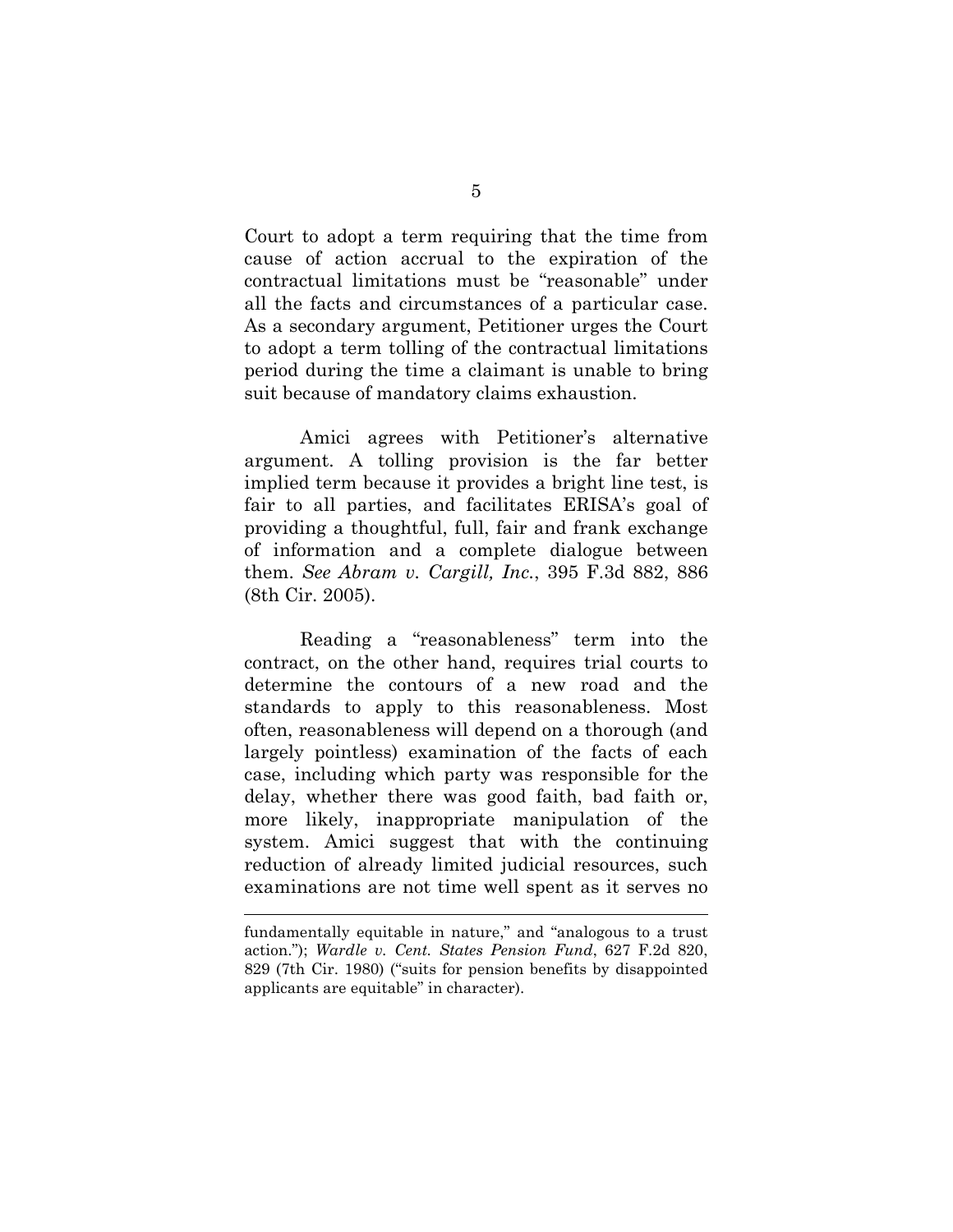worthwhile public policy. *See, e.g.*, Admin. Office of the U.S. Cts., *Federal Judiciary Braces for Broad Impact of Budget Sequestration*, The Third Branch News (March 12, 2013), [http://news.](http://news/)uscourts.gov/ federal-judiciary-braces-broad-impact-budget-sequest ration; Admin. Office of the U.S. Cts., *Survey Shows Impact of Reduced Resources*, The Third Branch News (June 04, 2012), [http://news.](http://news/)uscourts. gov/survey-shows-impact-reduced-resources; *see also* Amy Covert & Aaron Feuer, *View From Proskauer: The Supreme Court to Opine on Use of Contractual Limitation Periods in ERISA Plans*, Bloomberg Law (2013), http://about. bloomberglaw.com/practitionercontributions/the-supreme-court-to-opine-on-use-of-c ontractual-limitation-periods-in-erisa-plans/ ("The Fourth Circuit refused to adopt a case-by-case, factintensive assessment of the reasonableness of the accrual provision.").

#### **ARGUMENT**

Amici contend that the Court will have to choose to rewrite the plan by adding an implied term to the plan – choosing either a "reasonableness" provision or a "bright line" provision. Between the two provisions at issue, the narrower alternative and the one far more consistent with other ERISA specifications, *see, e.g*., *infra* at 21-23, is the bright line rule which tolls the statute of limitations so that the mandatory exhaustion of the internal claims procedure may be completed. *See generally Reiter v. Cooper*, 507 U.S. 258, 267 (1993) ("While it is theoretically possible for a statute to create a cause of action that accrues at one time for the purpose of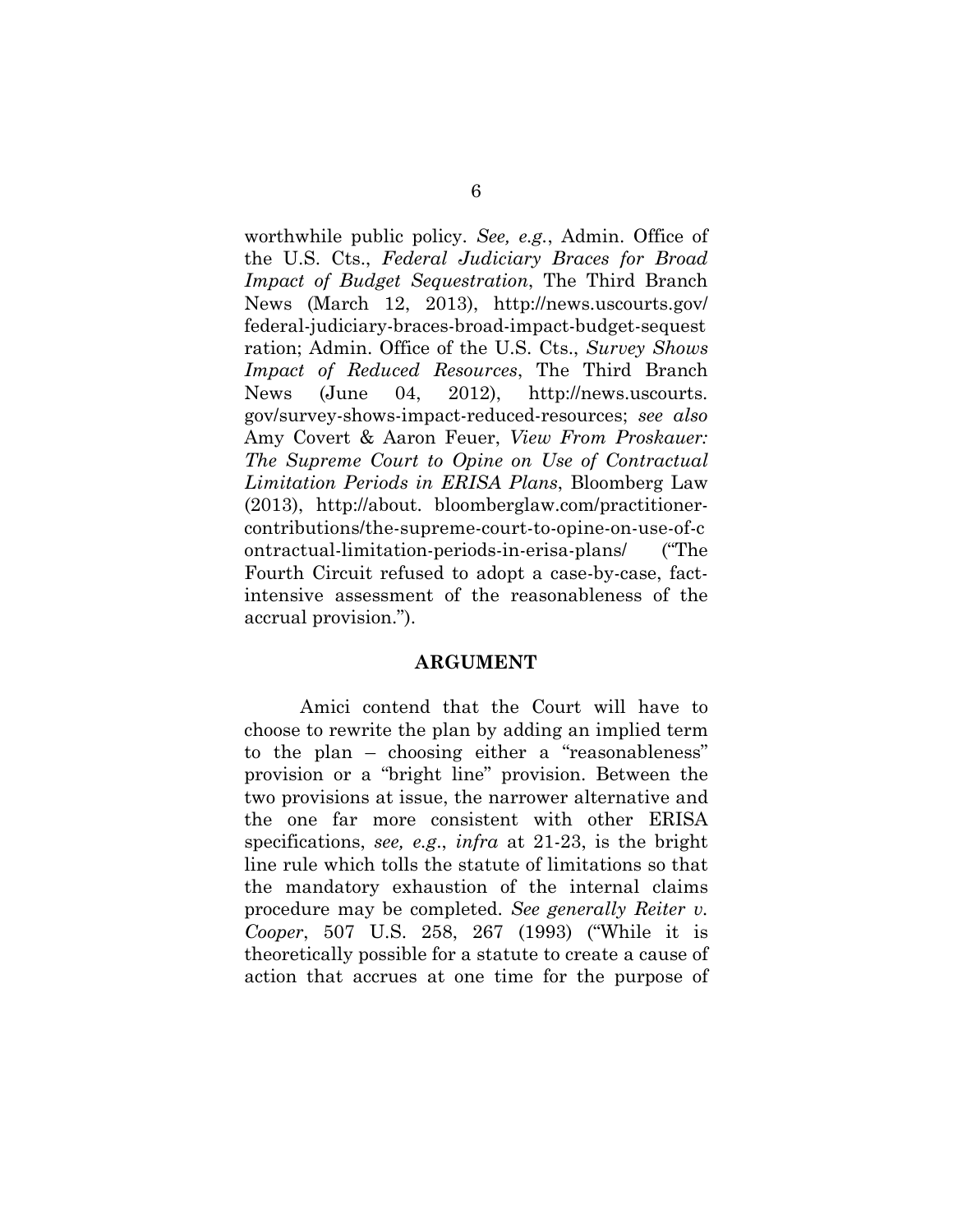calculating when the statute of limitations begins to run, but at another time for the purpose of bringing suit, we will not infer such an odd result in the absence of any such indication in the statute"). Here, by only applying the plan language, the Second Circuit's supports "an odd result." *See id.; cf. U.S. Airways, Inc. v. McCutchen*, 133 S. Ct. 1537, 1548 (2013) (if a plan wants to "depart from the wellestablished common-fund rule, it had to draft its contract to say so"). Instead, the bright line rule informs all parties of the exact deadline for the filing of a lawsuit, while the reasonableness rule does not. ERISA demands such exactitude to fulfill its primary policies. *See* Section 2(b), 29 U.S.C. § 1001(b) (participants must have "ready access to the Federal courts" to remedy a denial of a benefit claim in accordance with Congress' policy as set forth in ERISA).

- **I. A CAUSE OF ACTION ACCRUING BEFORE THE COMPLETION OF THE MANDATORY INTERNAL CLAIMS REVIEW PROCESS IS AT ODDS WITH THE JUDICIALLY CREATED EXHAUSTION REQUIREMENT.**
	- **A. Courts Have Characterized The Exhaustion Requirement As A "Win-Win" For Both Participants And Plans.**

ERISA requires that all employee benefit plans must include a claims and appeals procedure which provides adequate notice in writing to any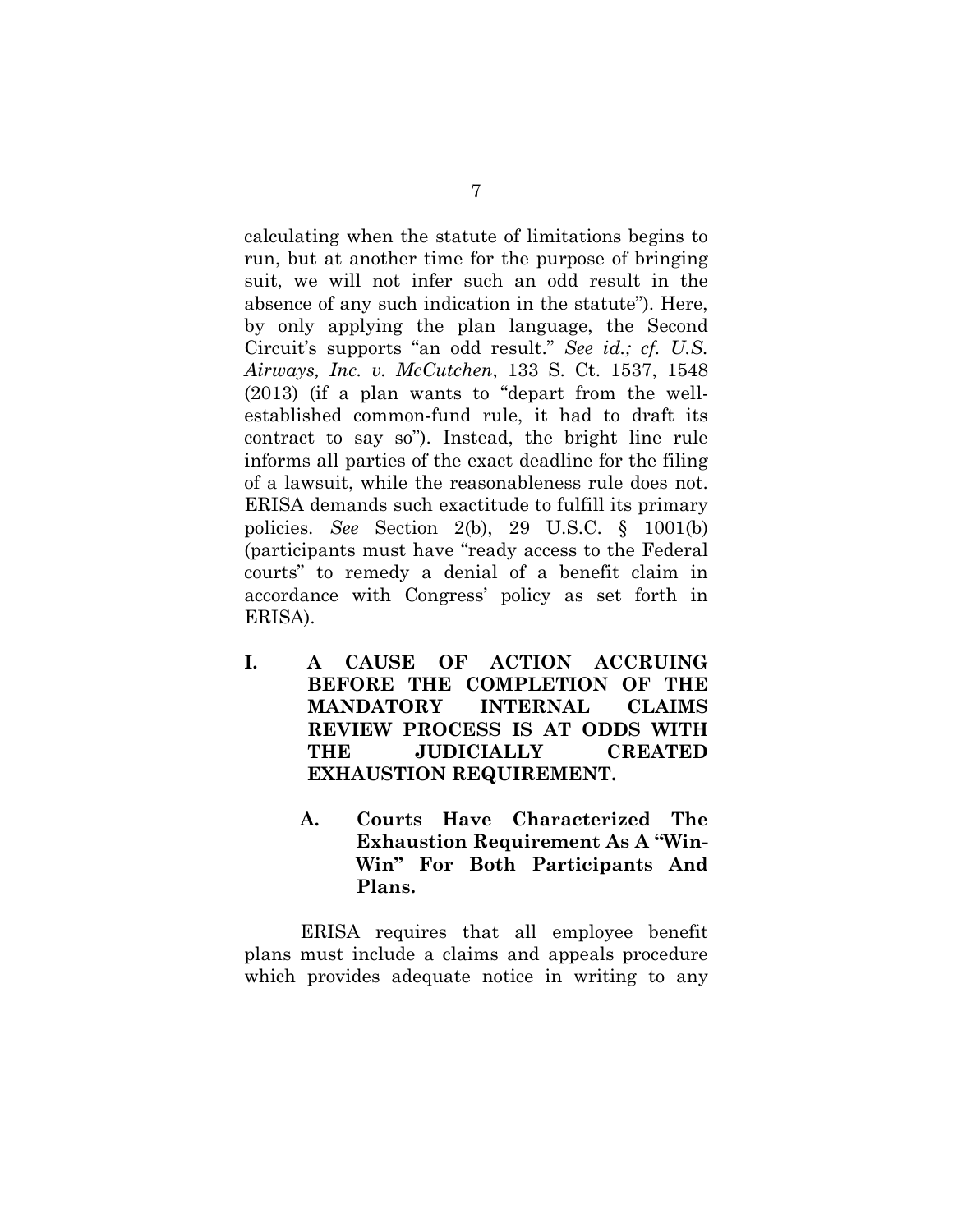participant of a denied benefit claim, setting forth the specific reasons for such denial, written in a manner calculated to be understood by the participant, and affording a participant with "a reasonable opportunity" "for a full and fair review" of that denied claim. Section 503, 29 U.S.C. § 1133. However, the statute itself does not mandate that participants must exhaust internal claims procedures before proceeding to court. Instead, the mandatory exhaustion requirement was judicially created. *See Amato v. Bernard*, 618 F.2d 559, 566-67 (9th Cir. 1980); *Whitehead v. Okla. Gas & Elec. Co.*, 187 F.3d 1184, 1190 (10th Cir. 1999) (ERISA exhaustion is a judicial, not contractual, doctrine). "Virtually all of the federal circuits have recognized the exhaustion requirement." *Fallick v. Nationwide Mut. Ins. Co.*, 162 F.3d 410, 418, n.4 (6th Cir. 1998) (listing cases).

Courts have explained the many purposes of exhausting internal remedies. A review of the legislative history indicates that the main reason was to provide participants with a simple, low cost, efficient, fair method to protect their benefit rights. *See Richardson v. Cent. States, Se. & Sw. Areas Pension Fund*, 645 F.2d 660, 665 (8th Cir. 1981) ("The statute and the regulations were intended to help claimants process their claims efficiently and fairly; they were not intended to be used by the Fund as a smoke screen to shield itself from legitimate claims"); *Halpin v. W.W. Grainger, Inc.*, 962 F.2d 685, 693 (7th Cir. 1992) (exhaustion of internal process "enables the claimant to prepare adequately for appeal to the federal courts"); *Taylor v. Bakery & Confectionary Union & Indus. Int'l Welfare Fund*,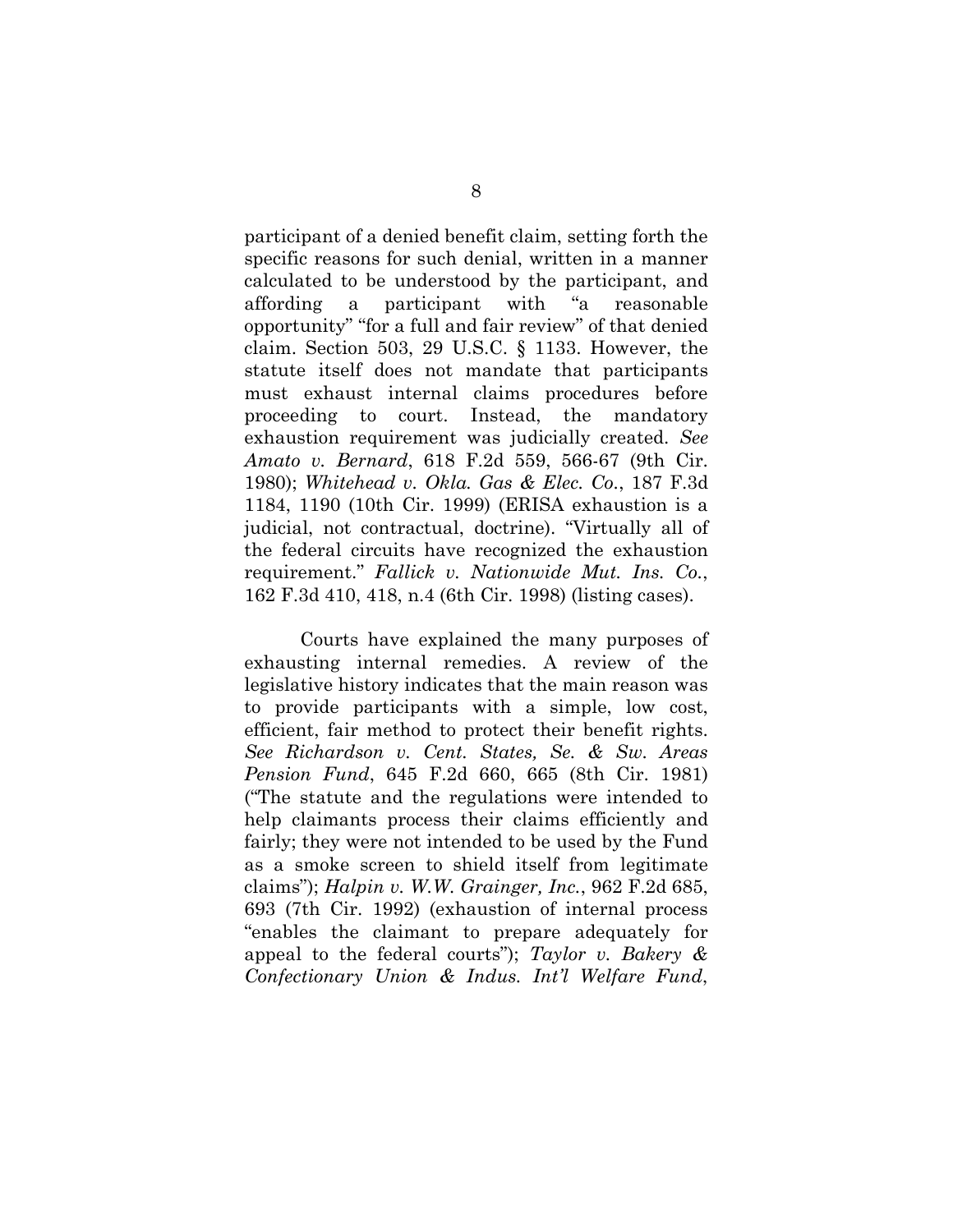455 F. Supp. 816, 820 (E.D.N.C. 1978) (employees would incur costs "because, rather than utilize a simple procedure which allows them to deal directly with their employer, they would have to employ an attorney and bear the costs of adversary"); *see generally* Jay Conison, *Suits For Benefits Under ERISA*, 54 U. Pitt. L. Rev. 1, 21-25 (1992) (reviewing ERISA's legislative history of §§ 502 and 503).

Courts have also focused on the benefits that a mandatory exhaustion requirement provides the plan. The benefits to the plan range from enhancing the ability of plan fiduciaries to expertly and efficiently manage their funds by preventing premature judicial intervention in their decisionmaking processes and permitting the internal plan procedures to work, *Amato v. Bernard*, 618 F.2d 559, 567 (9th Cir. 1980); providing trustees with the time to interpret plan provisions and correct their errors, *Costantino v. TRW, Inc*., 13 F.3d 969, 975 (6th Cir. 1994); promoting uniform processing and consistent treatment of benefit claims, *id.*; reducing litigation costs, *Amato* 618 F.2d at 567; *Grossmuller v. UAW*, 715 F.2d 853, 857 (3d Cir. 1983); and reducing frivolous lawsuits; *Amato*, 618 F.2d at 567. Of particular importance to the courts is that exhaustion of the internal claims procedure helps to assemble a record of the fully considered actions by fiduciaries interpreting their plans and further refines the issues, thus assisting courts when they are called upon to resolve disputed claims. *Amato*, 618 F.2d at 568.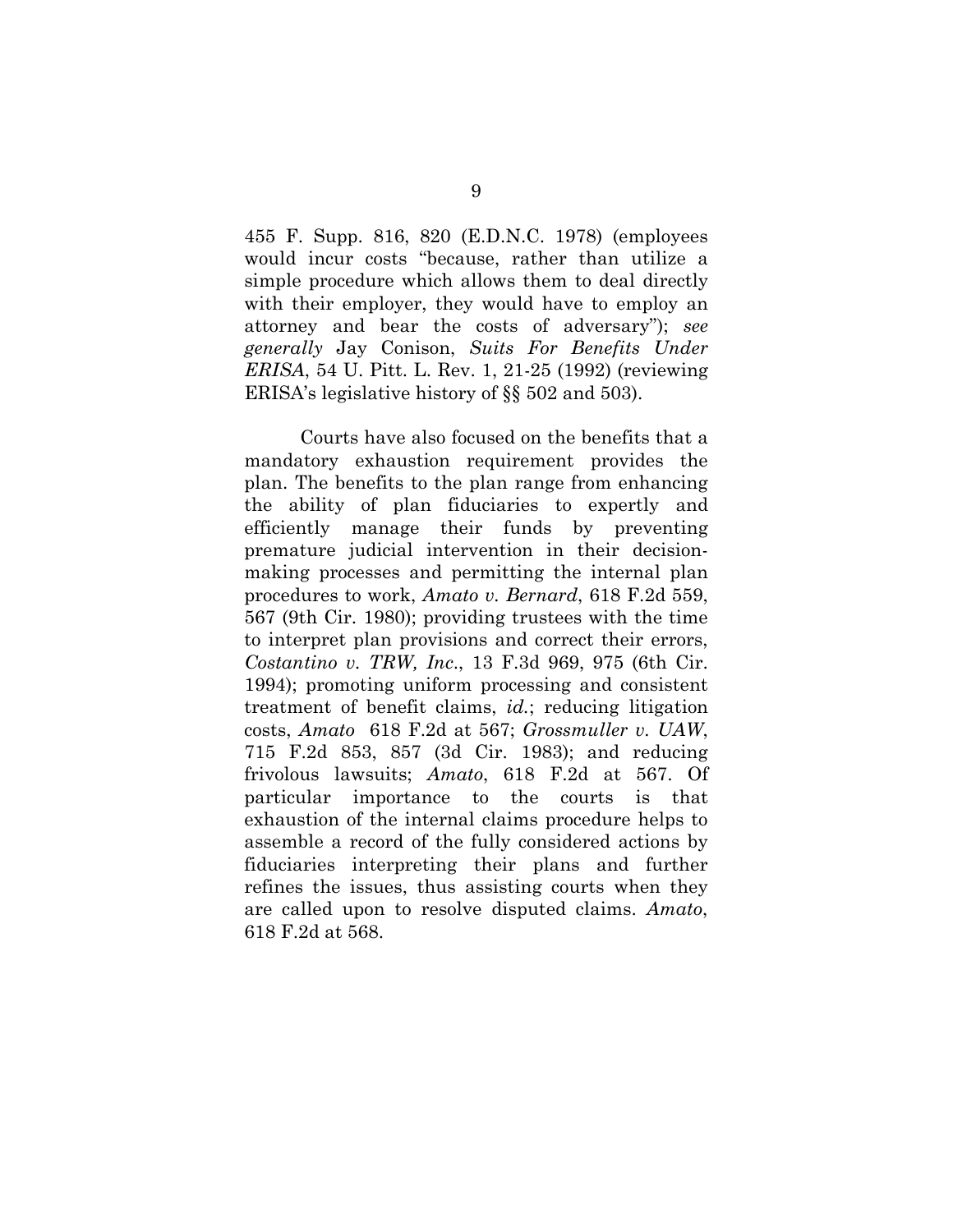"[T]he end product of a claims review process wherein § 1133 and its regulations have been followed faithfully is a benefits decision that is thoroughly informed by the relevant facts and the terms of the plan and, if benefits are denied, includes an explanation of the denial that is adequate to insure meaningful review of that denial." *Schadler v. Anthem Life Ins. Co.*, 147 F.3d 388 (5th Cir. 1998). It is only after participants have exhausted plans' internal appeals procedure that they can file suit,<sup>[5](#page-22-0)</sup> if they so desire.

## **B. The Mandatory Exhaustion Requirement Has Been Successful In Reducing The Number Of Lawsuits Filed To Recover Benefits.**

There are millions of claims filed with plans every year, with most of them paid and not disputed. *Cf.* U.S. Dep't of Labor, *Private Pension Plan Bulletin Abstract of 2010 Form 5500 Annual Reports*, Emp. Benefits Sec. Admin., 1-3 (Nov. 2012), http:// www.dol.gov/ebsa/PDF/2010pensionplanbulletin.pdf (701,000 pension plans with 1.29 billion participants); U.S. Dep't of Labor, *Group Health Plans Report Abstract of 2010 Form 5500 Annual Reports*, Emp. Benefits Sec. Admin., 1-3 (Dec. 2012), http://www.dol.gov/ebsa/pdf/ACA-ARC2013.pdf (48,544 group health plans with 68 million participants). It can be deduced that each year, millions of claims are also appealed under plans' -

<span id="page-22-0"></span><sup>&</sup>lt;sup>5</sup> In extremely limited circumstances, courts have recognized exceptions to the exhaustion requirement. *See generally* Jeffrey Lewis et al., *Employee Benefits Law* 13-39-41 (3d ed. 2012).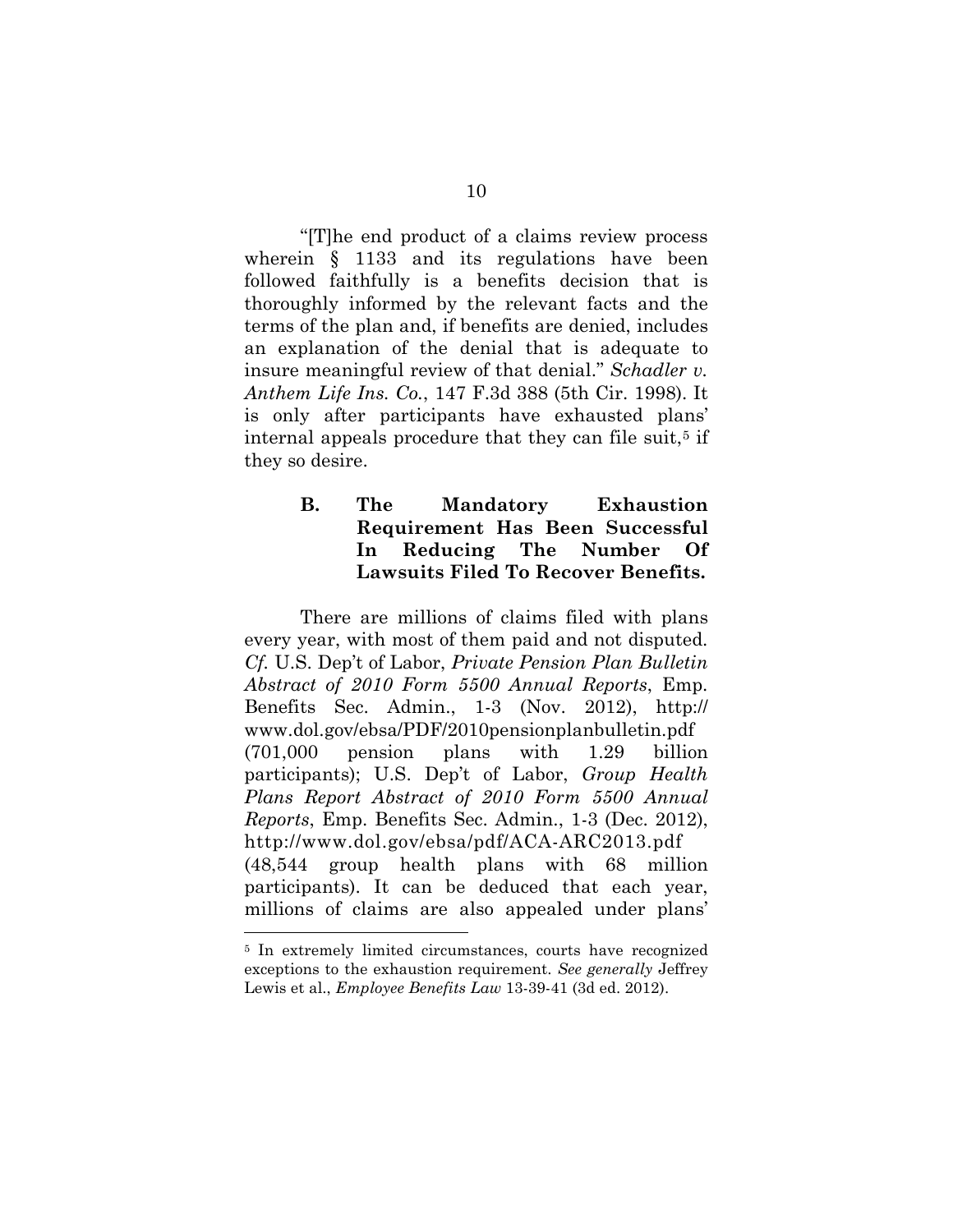internal claims process. *E.g*., *Metro. Life Ins. Co. v. Glenn*, 128 S. Ct. 2343, 2350 (2008) (noting that approximately "1.9 million beneficiaries of ERISA plans have health care claims denied each year") (citing Gresenz, C., et al., *A Flood of Litigation? Predicting the Consequences of Changing Legal Remedies Available to ERISA Beneficiaries,* Health Rand Law, 8 (1999), http://www.rand.org/pubs/ issue\_papers/2006/IP184.pdf (all Internet materials as visited June 9, 2008, and available in Clerk of Court's case file).[6](#page-23-0) Yet for all of the claims filed, appealed, and decided under the internal claims procedure of plans, there is only a miniscule fraction of benefit denials funneled into actual litigation in any court. *See, e.g*., Susan M. Mangiero, *ERISA Fiduciaries Beware: Risk Is More Than a Four-Letter Word*, 19 Prob. & Prop. 65, 65 (2005) ("According to the Admin. Office of the U.S. Cts., new [ERISA] cases [numbered] 9,167 ... in 2000 [and] 11,499 ... in 2004."). Clearly, the judicially created exhaustion requirement has effectively worked to reduce the number of cases that are filed under section 502(a)(1)(B). *See Commc'n Workers of Am. v. AT&T*, 40 F.3d 426, 432 (D.C. Cir. 1994) ("the exhaustion requirement may render subsequent judicial review unnecessary in many ERISA cases because a plan's own remedial procedures will resolve many claims").

-

<span id="page-23-0"></span><sup>6</sup> This statistic does not include denials of claims for retirement, disability, life insurance, and other employer sponsored benefits.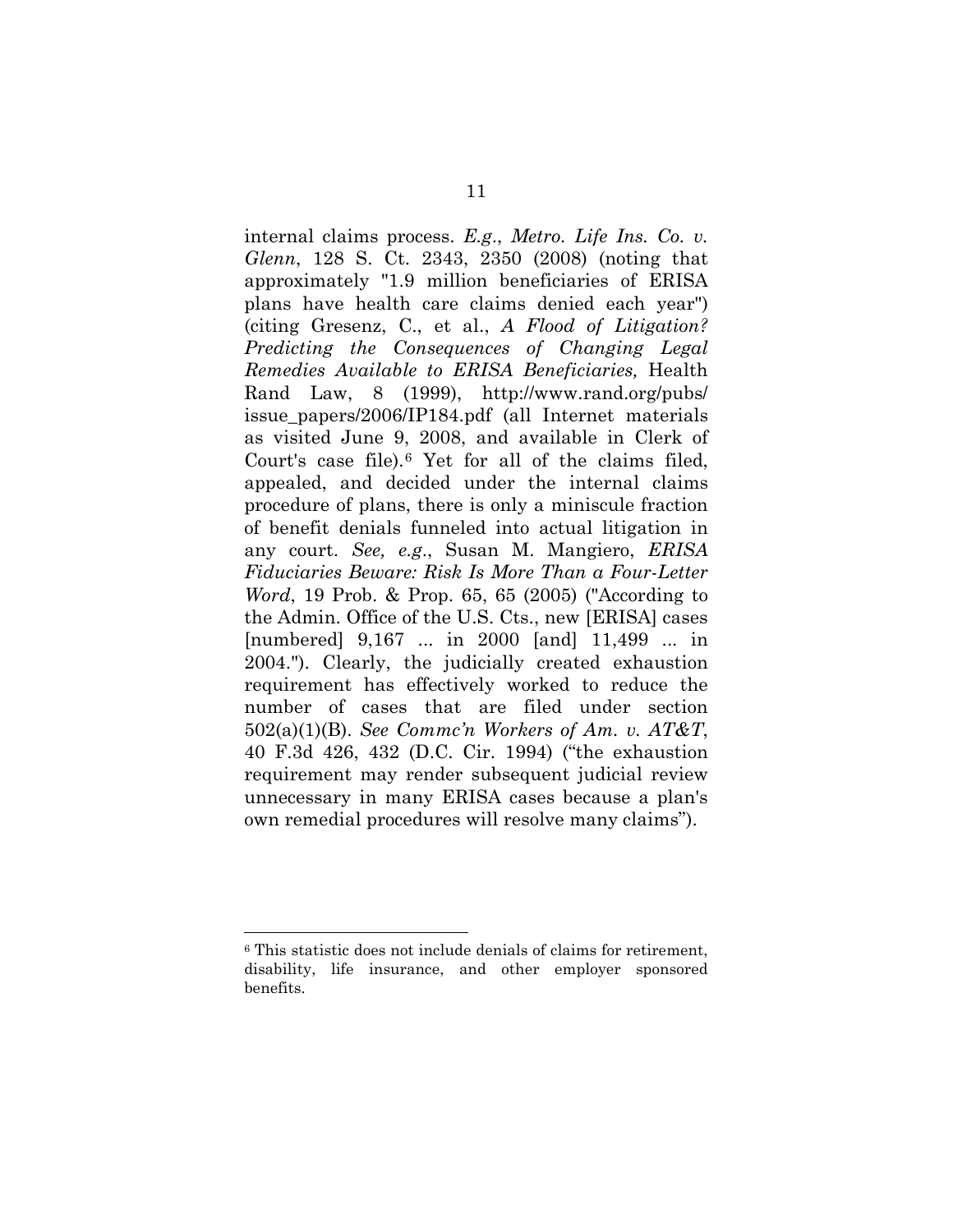## **II. A BRIGHT LINE IMPLIED CONTRACT TERM COMMENCING ON THE DATE OF A FINAL BENEFIT DENIAL IS THE ONLY IMPLIED TERM CONSISTENT WITH A MEANINGFUL CLAIMS PROCEDURE AND MANDATORY EXHAUSTION.**

Because the exhaustion requirement has worked so well, it makes no sense to permit plans to adopt accrual rules which are so at odds with the purposes for requiring mandatory exhaustion.

First, under the plain language of Section  $502(a)(1)(B)$ , there can be no civil action until there is reason to recover benefits due under the plan, *i.e.* a denial of a claim. Thus, Section  $502(a)(1)(B)$  should be read as starting the accrual period when the claimant receives notification that the claim is finally denied because there is no injury relating to a benefit denial until the mandated claims procedure is concluded.[7](#page-24-0) This reading is the result of the judicially imposed requirement that a plan's internal claims procedure must be exhausted before the cause of action accrues.

<u>.</u>

<span id="page-24-0"></span><sup>7</sup> This would be consistent with those circuit courts that have permitted the accrual of a benefit denial to commence when the participant has received a clear and final repudiation of the claim. *See Miller v. Fortis Benefits Ins. Co.*, 475 F.3d 516, 521 (3d Cir. 2007) (citing cases) ("clear repudiation" means a fiduciary repudiates a claim for benefits and that repudiation is clear and made known to the participant).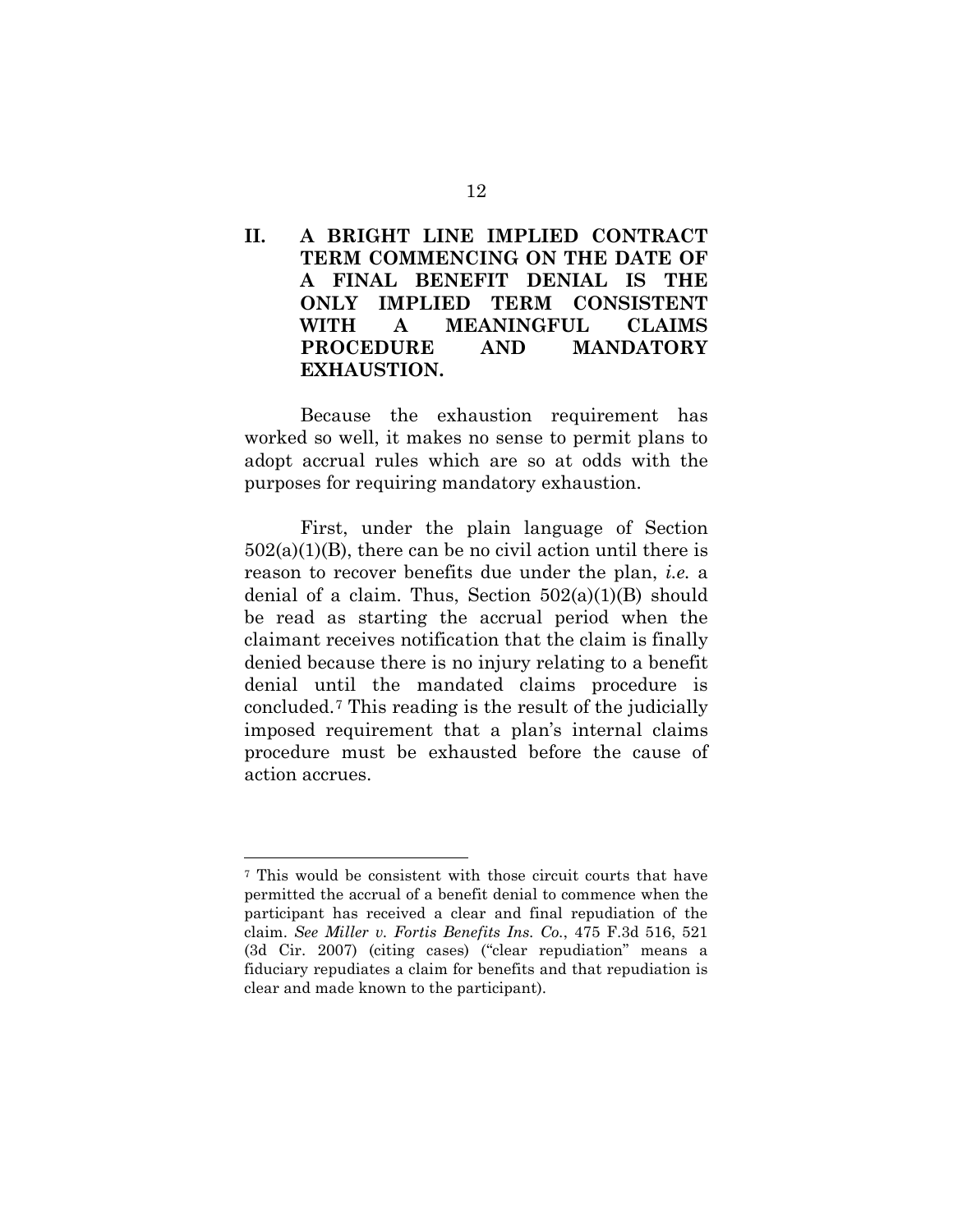Second, a bright line term – the cause of action accrues begins after the internal claims process is complete – provides the participant with notice that the time has started to run for the filing of his or her lawsuit. The participant will know when the limitations period expires because it has a fixed beginning date – the date there is a "clear and continuing repudiation" of the claim, which also happens to be the time a claimant is first allowed to bring suit.

Third, a bright line term also avoids potential misuse by plans which may adopt buried preexhaustion accrual date periods. We know from past experience that plans will add these provisions to the plan along with short limitations periods, thereby reducing the time for claimants to file a lawsuit to protect their benefits to incredibly short periods. Adding plan provisions in response to Supreme Court decisions has occurred before, *see* Brendan Maher, *Creating A Paternalistic Market For Legal Rules Affecting The Benefit Promise*, 2009 Wis. L. Rev. 657, n.76 (2009) (detailing the rush of plans to incorporate discretionary clauses into their plans after *Firestone*), with well-known misuse by certain plans and providers. *See* John Langbein, *Trust Law as Regulatory Law: The Unum/Provident Scandal and Judicial Review of Benefit Denials under ERISA*, 101 Nw. U. L. Rev. 1315 (2007). Indeed, the misuse of the discretionary clause approved by this Court in *Firestone Tire & Rubber Co. v. Bruch*, 489 U.S. 101 (1989), was so open and notorious that not only did courts comment on it, *e.g.*, *Radford Trust v. First Unum Life Ins. Co.*, 321 F. Supp. 2d 226, 247 (D.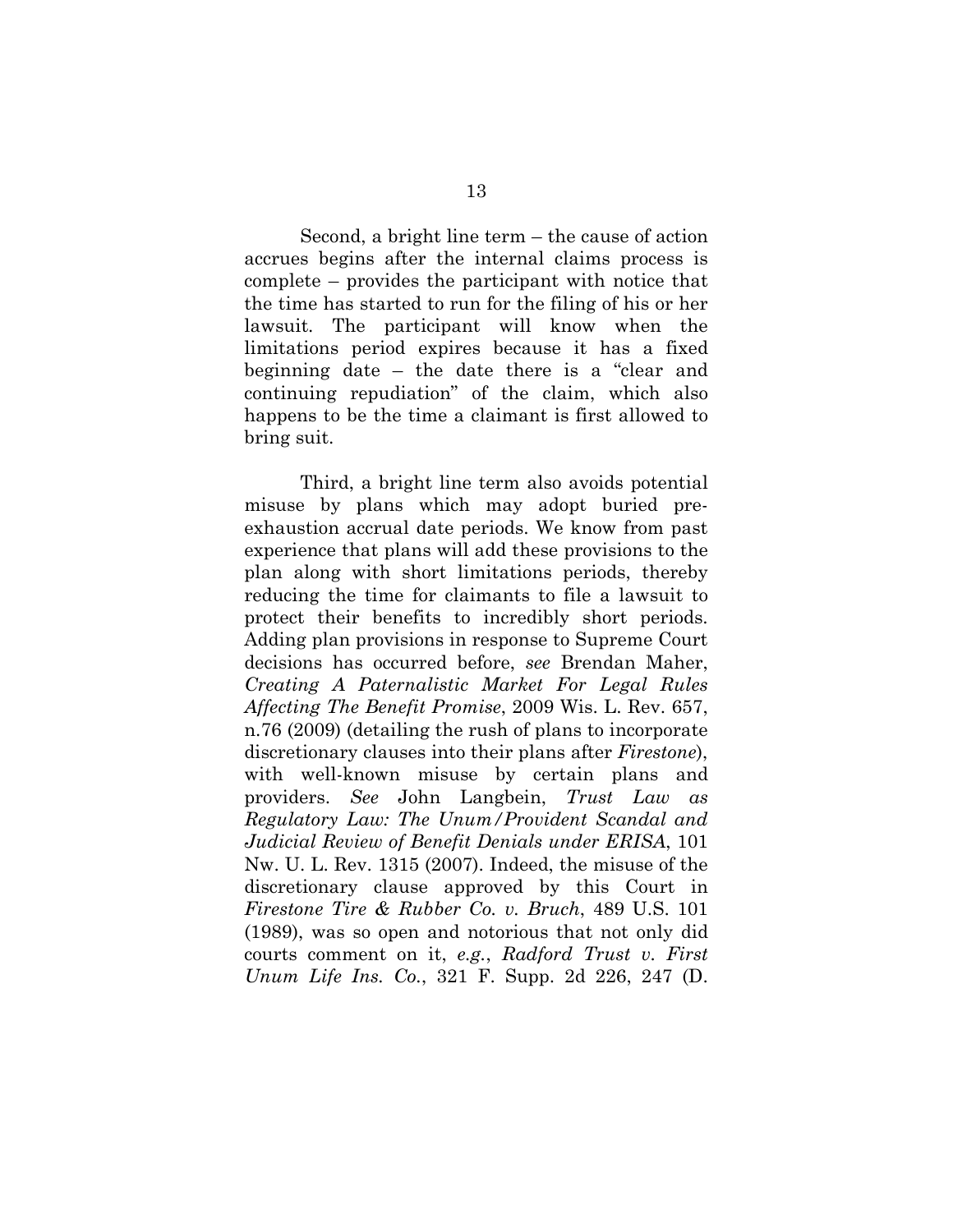Mass. 2004), *rev'd in part, appeal dismissed in part*, 491 F.3d 21 (1st Cir. 2007) (Unum's claim processing was a "pattern of erroneous and arbitrary benefits denials, bad faith contract misinterpretations, and other unscrupulous tactics."), but the National Association of Insurance Commissioners enacted a Model Act to ban such clauses, Henry Quillen, *J. Pension Planning & Compliance*, Summer 2006, at 67, which now has been adopted in some form by almost half of the states, ironically making state laws more protective of participants than ERISA on this issue. *See* NBC 10, *I-Team: New law bans discretionary clauses* (Jun 25, 2013), http://www. turnto10.com/story/22685544/i-team. It is not an overstatement to say that plan counsel are lying in wait for the decision in this case. See Amy Covert & Aaron Feuer, *View From Proskauer: The Supreme Court to Opine on Use of Contractual Limitation Periods in ERISA Plans,* Bloomberg Law (2013), http://about.bloomberglaw.com/practitioner-contribu tions/the-supreme-court-to-opine-on-use-of-contractu al-limitation-periods-in-erisa-plans/ ("Pension plans could include provisions requiring that a challenge to benefit calculations must be filed within a reasonable period after a participant receives an annual statement of his or her accrued benefit, or when the participant terminates employment, rather than at the point of retirement"); Patrick Begos, *Statute of Limitations Can Start Running Before Claim Accrues,* ERISA Claim Defense Blog (Sept. 24, 2012), http://www.erisaclaimdefense.com/statute-of-limitati ons-can-start-run ning-before-claim-accrues/; Aaron A. Reuter, *Limiting ERISA's Limitations Period through the Use of Contractual Accrual Dates*, ERISA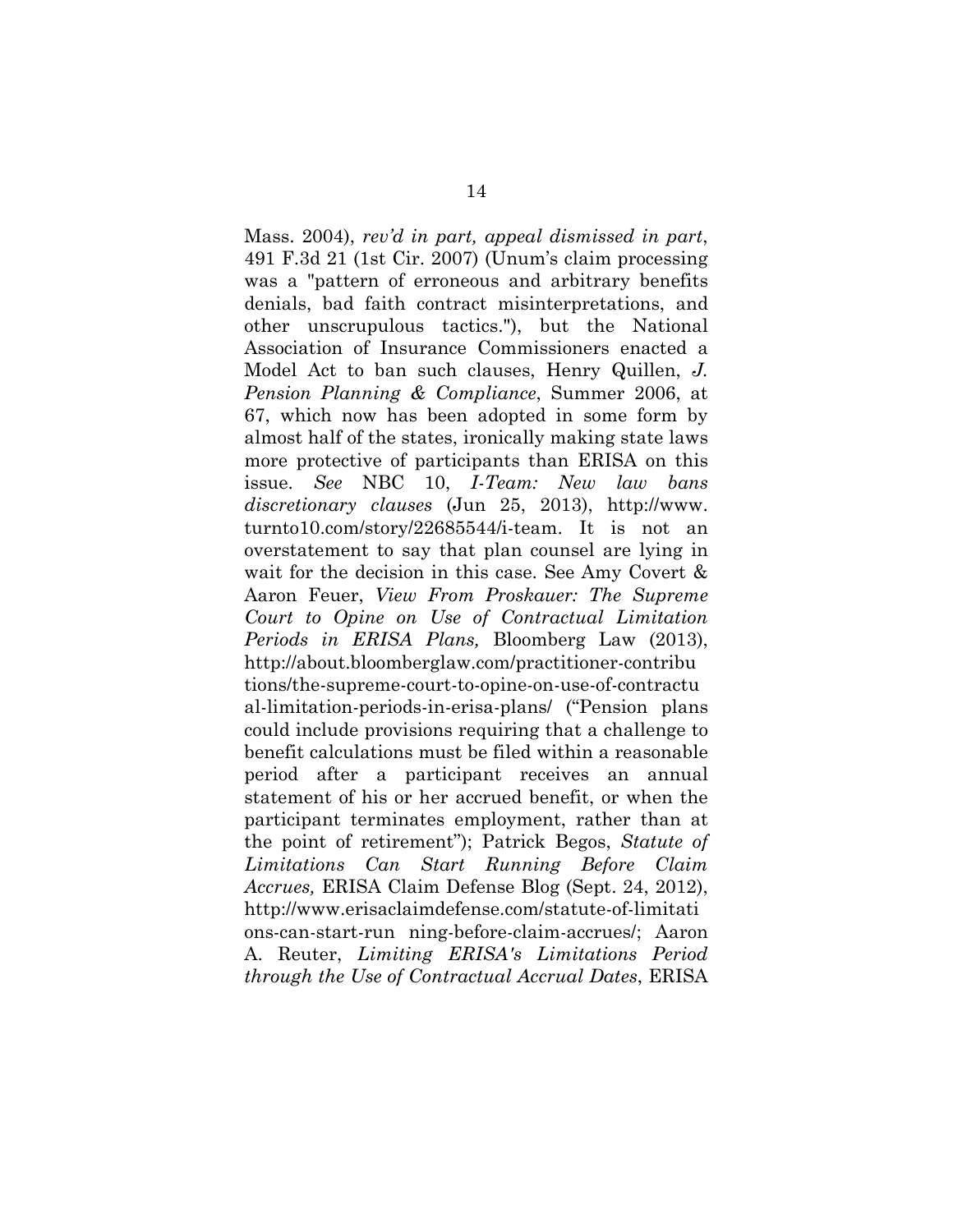Litigation Newsletter, 6 (April 2012), http://www.proskauer.com/files/News/a985a557-a73c-4770-bf45-87058e7fda8b/Presentation/NewsAttachm ent/661ecf5a-cc57-47e4-9baf-9d3b82b28d12/erisa-liti gation-newsletter-apr il-2012.pdf; Myron D. Rumeld, Russell L. Hirschhorn & Brian Neulander, *ERISA's Statute of Limitations for Benefit Claims: Where To Begin?*, ERISA Litigation Newsletter, 4 (July 2010), http://www.proskauer.com/publications/newsletters/ erisa-litiga tion-newsletter-july-2010/; Jennifer Saba & Russell Greenblatt, *The Potential Advantage of Incorporating a Contractual Limitations Period into Welfare Benefit Plans*, 21 Benefits L. J. 59 (2008).

Thus, it is not a farfetched conclusion that there will be substantial incentives for some plans and providers to delay resolution of benefit claims so that participants will not have the ability to file suit. This could happen in two ways. The decision on the claim could be so delayed that the claimant does not realistically have time to review the claim, obtain a lawyer and file suit. Even worse, the claim could be decided after the accrual period has run, totally depriving claimants of their right to file suit to protect their benefit claims. Alternatively, lawsuits may be filed prematurely because counsel does not have sufficient time to scrutinize the claim and explain the case to the claimant before the statute of limitations has run.

Even if a plan does not intentionally delay benefit claims decisions, the internal review process can take much longer than the potential accrual time frames and even the time frames in the interpretive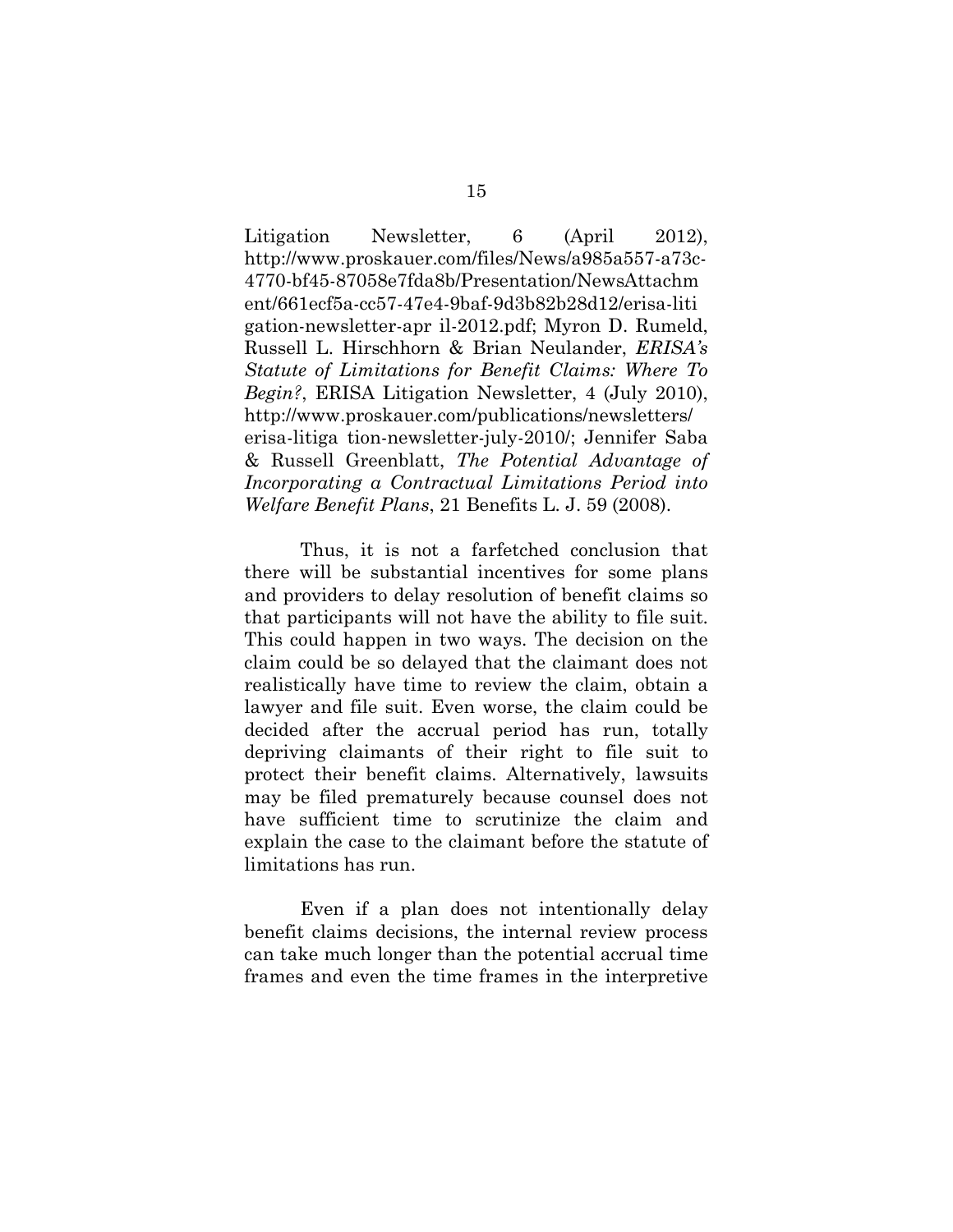regulations. For example, in reviewing disability claims, medical records must be obtained, independent medical examinations may be sought for various assessments and outside evaluators may be used, adding substantial time to the process. *E.g*., *McCauley v. First Unum Life Ins. Co*., 551 F.3d 126 (2d Cir. 2008) (awarding the claimant disability benefits thirteen years after his first application).

Claims for disability pensions raise similar issues to long-term disability claims, plus many retirement plans first require a participant to obtain a Social Security disability determination in order to meet the plan's eligibility requirements. Applying for Social Security retirement and going through the Social Security appeals process, if necessary, can take close to three years. Soc. Sec. Admin., *Waiting Period for Social Security Disability* (Feb. 20, 2013), http://ssa-custhelp.ssa.gov/app/answers/detail/a\_id/15 1/related/1/session/L2F2LzEvdGltZS8xMzcxNzMxOD M0L3NpZC80R0N2VWN0bA%3D%3D ("The five month waiting period ensures that during the early months of disability, we do not pay benefits to persons who do not have long-term disabilities."); Soc. Sec. Admin., *Length of time to receive approval or denial decision on disability claim* (June 15, 2013), http://ssa-custhelp.ssa.gov/app/answers/detail/a\_id/ 1 59/~/length-of-time-to-receive-approval-or-denial-dec ision-on-disability-claim ("The length of time it takes to receive a decision on your disability claim is from three to five months."); Soc. Sec. Admin., *Time frames during the hearing process* (Dec. 4, 2012), http://ssacusthelp.ssa.gov/app/answers/detail/a\_id/1160/kw/ho w%20long%20does%20it%20take%20alj%20to%20dec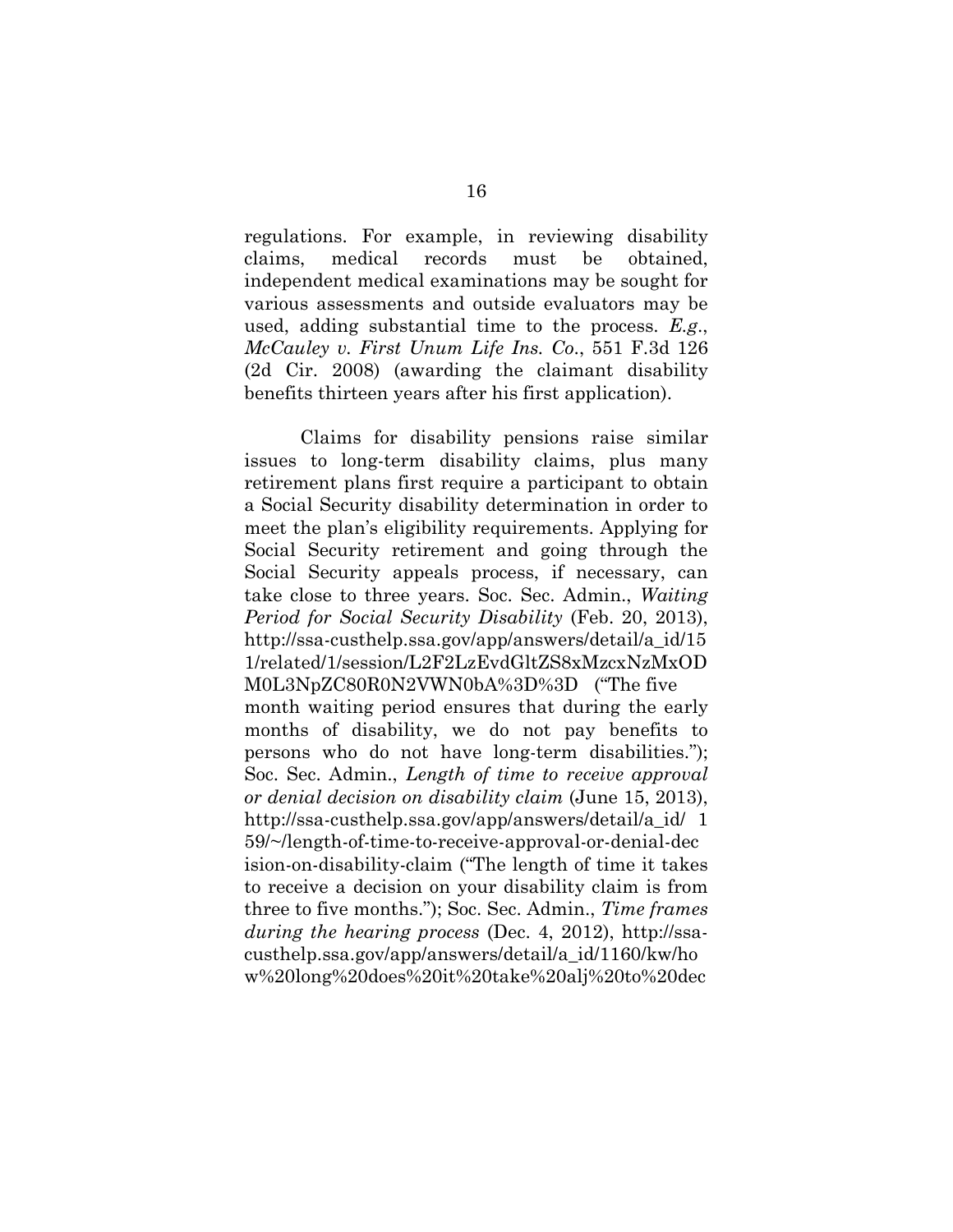ide%20my%20case ("The average amount of time needed to process a hearing request during fiscal year 2010 was 426 days."); Soc. Sec. Admin., *Length of time it takes the Appeals Council to decide my case* (Mar. 31, 2013), http://ssa-custhelp.ssa.gov/app/an swers/detail/a\_id/1167/kw/how%20long%20does%20i t%20take%20to%20appeal%20a%20disability%20de nial ("The Appeals Council take about a year to give proper consideration to each case to ensure the agency's final action is correct.").

Even an apparently generic pension claim can result in a prolonged deliberation if there are questions over a participant's work history and crediting of service. Myron D. Rumeld, Russell L. Hirschhorn & Brian Neulander, *ERISA's Statute of Limitations for Benefit Claims: Where To Begin?*, ERISA Litigation Newsletter, 4 (July 2010), http:// www.proskauer.com/publications/newsletters/erisalitigation-newsletter-july-2010/ ("In some contexts, particularly pension claims that are filed when a participant reaches retirement age, the claim itself may present issues that depend on information dating back to the participant's earlier years of active employment.").

Adoption of any implied provision other than a bright line at the clear and final denial of a benefit will undermine and frustrate both the Congressional determination that plans should have meaningful claims procedures and the uniform view of the federal courts that such procedures mandate exhaustion of the internal claims procedures.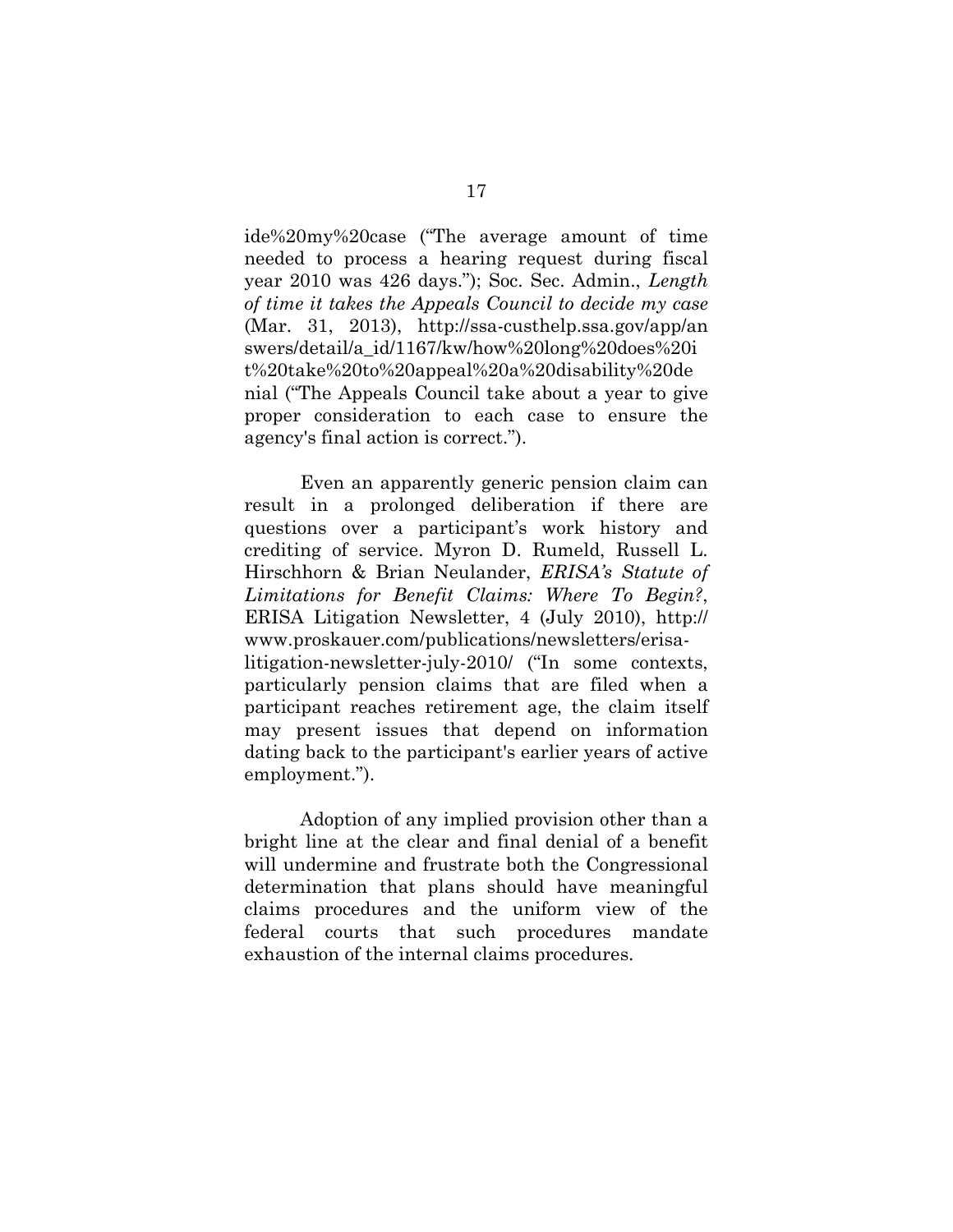## **III. AN IMPLIED REASONABLENESS TERM IS UNWORKABLE IN ERISA BENEFITS CASES BECAUSE IT IS STANDARDLESS, INCONSISTENT WITH ERISA'S NOTICE REQUIREMENTS, LEADS TO ABSURD RESULTS AND PROVIDES BOTH PLAN ADMINISTRATORS AND CLAIMANTS WITH INCENTIVES WHICH ARE AT ODDS WITH THE MANDATORY EXHAUSTION REQUIREMENT.**

### **A. An Implied Reasonableness Term Is Subjective And Malleable.**

Courts imply a reasonableness term into a contract when they have inadequate alternatives. ERISA cases do not present the Court with this dilemma.

An implied reasonableness term employed by courts in some circuits, and urged by Respondent in this case, fails to provide clarity, fair notice, or meaningful guidance to claimants and courts. Under this implied term, whether a plan's contractual accrual period may be enforced depends on whether the claimant had a reasonable time in which to file suit after completing the administrative process. *See*, *e.g*., *Salisbury v. Hartford Life & Accident Co.*, 583 F.3d 1245, 1248-49 (10th Cir. 2009); *Abena v. Metro. Life Ins. Co.*, 544 F.3d 880, 884 (7th Cir. 2008); *Burke v. PriceWaterHouseCoopers LLP Long Term Disability Plan*, 572 F.3d 76, 81 (2d Cir. 2009).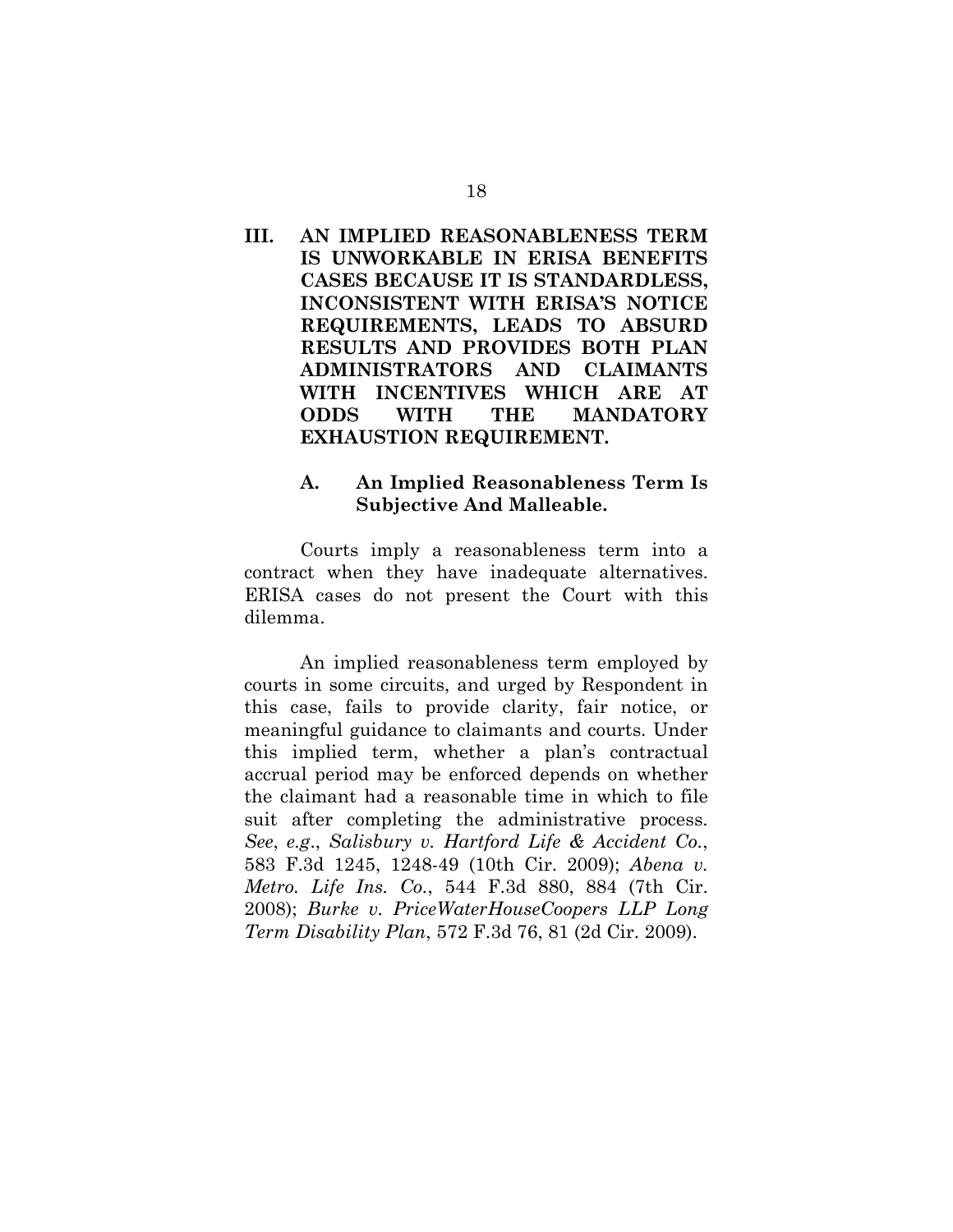But reasonableness is a highly flexible concept, and courts "have no ready means of determining . . . how much 'compressing' of the plaintiff's limitations period was too "severe [ ]." *White v. Sun Life Assur. Co. of Can.*, 488 F.3d 240, 248-9 (4th Cir. 2007). If a reasonableness term is implied, claimants are left guessing whether a suit filed after the expiration of a contractual limitations period will be allowed. For example, in *Rotondi v. Hartford Life & Accident Grp.*, No. 09 Civ. 6287(PGG), 2010 WL 3720830, at \*8 (S.D.N.Y. Sept. 22, 2010), the court concluded that a period of five months from final denial of the claim to the running of the plan's limitations period was fair, and granted summary judgment for the defendant on the ground that the suit was untimely. *Id.* In contrast, in *Hinojos v. Prudential Ins. Co. of Am.*, CIV. 10-1193 JH/LAM, 2011 WL 7768621 (D.N.M. Oct. 19, 2011), the contractual limitations period likewise expired five months after the conclusion of the administrative process, and the claimant filed suit thereafter. The court refused to dismiss the case as untimely, finding that it would be "unreasonable to deny Hinojos the benefit of ERISA's protection after he spent the time and effort exhausting his administrative remedies as ERISA requires." *Id.* at \*7. This type of inconsistent adjudication is inevitable where the only standard governing court review is "reasonableness."

Moreover, "whether an accrual provision was 'reasonable' with respect to a particular claimant would change each day that the plan did not issue a final decision." *White,* 488 F.3d at 248. The longer the plan administrator takes to render a decision on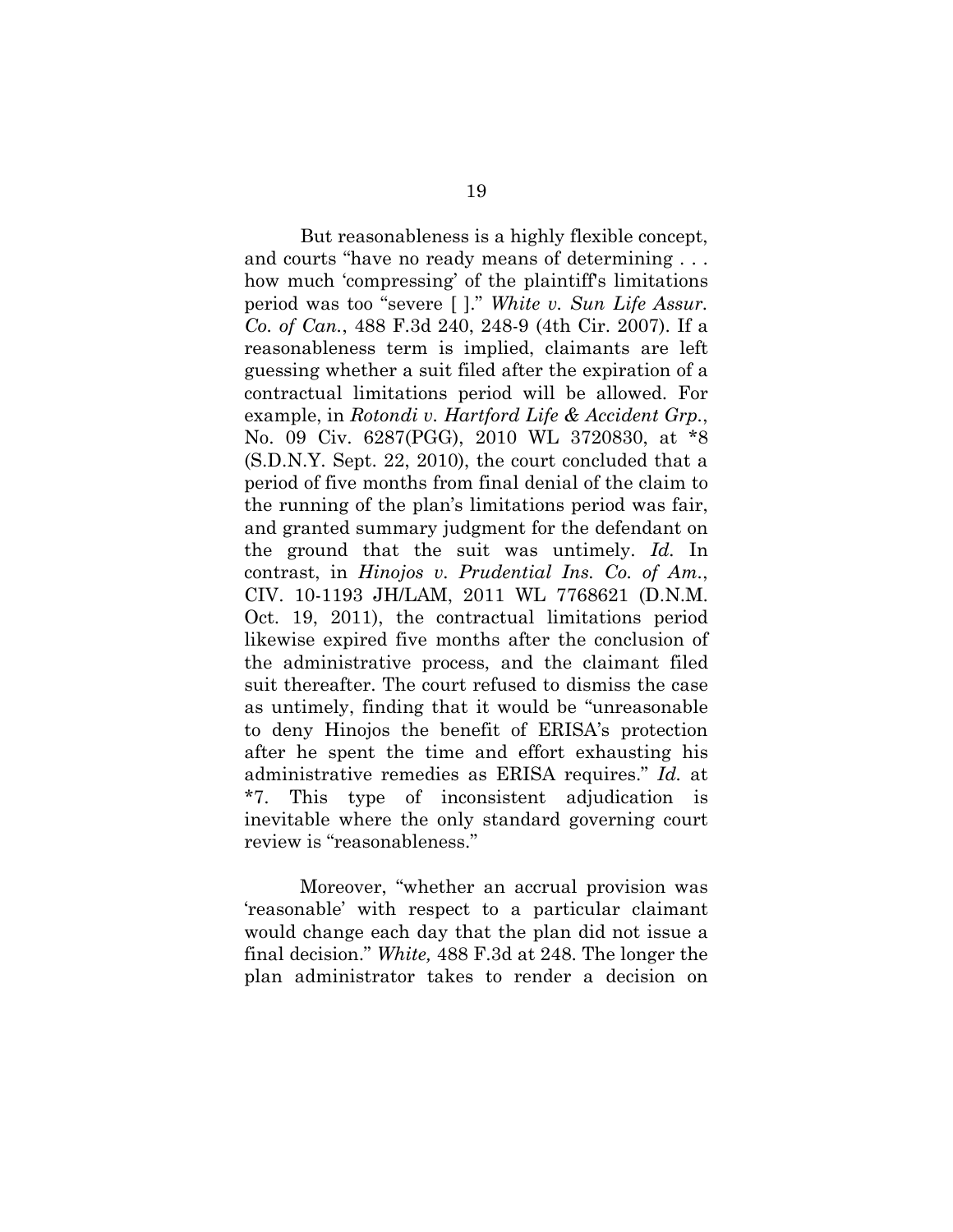which the claimant can file suit, the less reasonable the accrual provision. Although this is arguably a check on the perverse incentives created by anything other than a bright-line rule that benefits claims accrue at final denial, discussed herein, *see supra* at 12-18 and *infra* at 23-25, it highlights that "reasonableness" is really no standard at all.

A reasonableness term is unpredictable in the extreme. For example, cases speak of situations where the plan might delay its decision until close to or after the contractual limitations has expired. *E.g.*, *Baptist Mem'l Hosp.--DeSoto, Inc. v. Crain Auto. Inc.*, 392 Fed. App'x. 288 (5th Cir. 2010). Is 30 days unreasonable when the plan intentionally delayed and reasonable when the plan did not? How much discovery will be required to determine the true motives of the plan administrator? What if the plan asks the claimant for more information and the claimant takes a long time to provide it? The mandatory appeal process is suspended during that time. See 29 C.F.R. § 2560.503-1(f)(4); § 2560.503- 1(i)(4); *see also* Preamble to Final Rule of Claims Procedure, 65 Fed. Reg. 70,246, 70250, n.21 (Nov. 21, 2000). If the appeal period pushes right up against the limitations period, will it matter if the request was in good faith? Will it matter if the claimant's delayed response was due to sloth, disability or matters outside her control, such as her treating physician being on a vacation? Or part due to each?

An implied reasonableness term will not only undermine uniform administration of any given plan, it will undermine uniformity among the circuit courts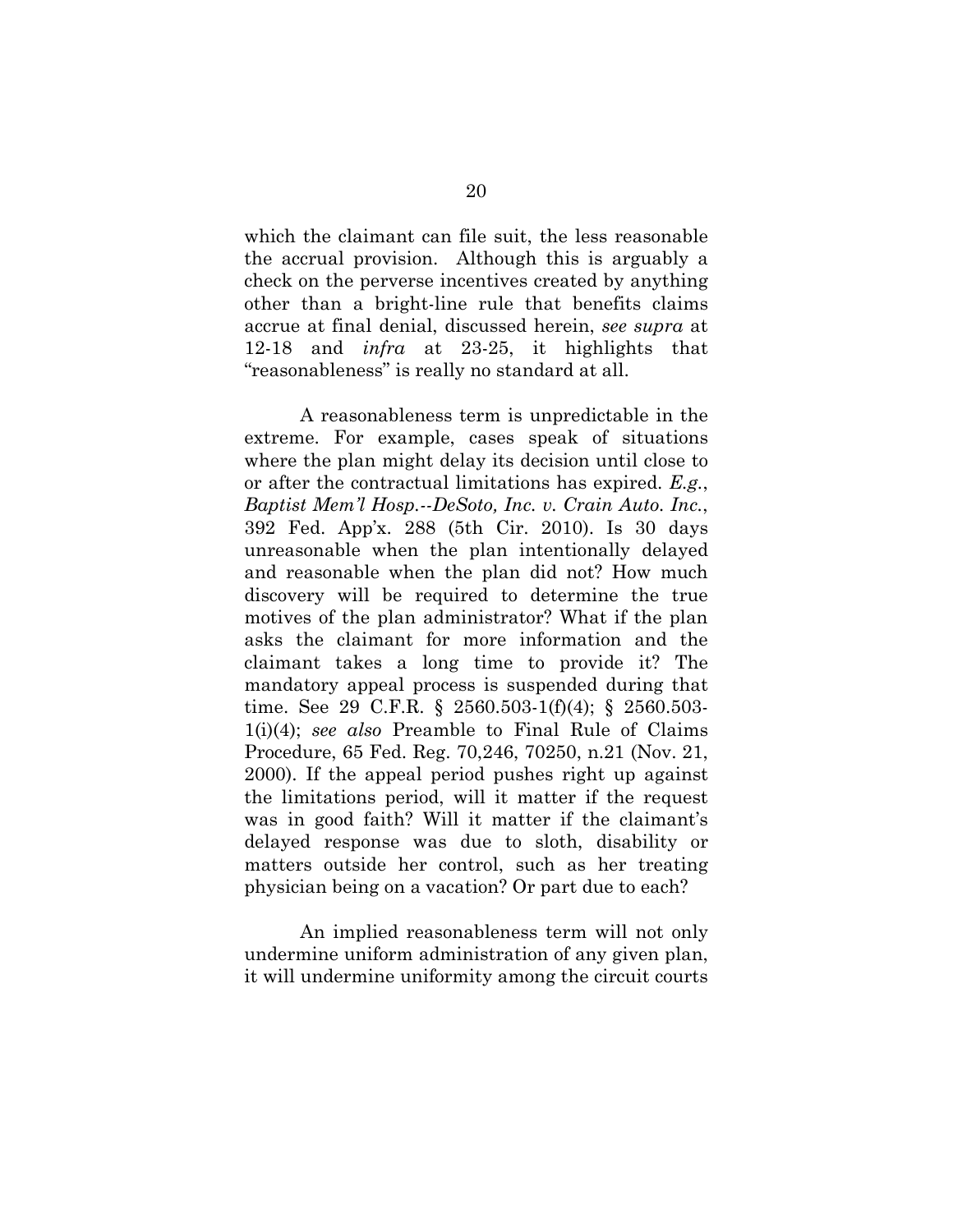as similar fact patterns will result in different results.

## **B. An Implied Reasonableness Term Is Inconsistent With ERISA's Notice Requirements.**

A capricious, shifting method of determining a benefit claim's accrual date is in direct tension with the statutory and regulatory framework, which emphasize the importance of notifying plan participants in writing of their rights.

ERISA requires plans to "be established and maintained pursuant to a written instrument." 29 U.S.C.  $\S$  1102(a)(1). This Court has described this requirement as a "core functional requirement" ensuring that "every employee may, *on examining the plan documents*, determine exactly what his rights and obligations are under the plan." *Curtiss-Wright Corp. v. Schoonejongen*, 514 U.S. 73, 83 (1995) (internal citations omitted) (emphasis in original). The pertinent Department of Labor regulations require written notification of any adverse benefit determination describing "the plan's review procedures and the time limits applicable to such procedures, including a statement of the claimant's right to bring a civil action." 29 C.F.R. § 2560.503-  $1(g)(iv)$ .

Adopting a reasonableness term is not faithful to the statutory purpose or the regulatory language. The limitations period may be written into the plan, but as noted, whether this period is enforceable is not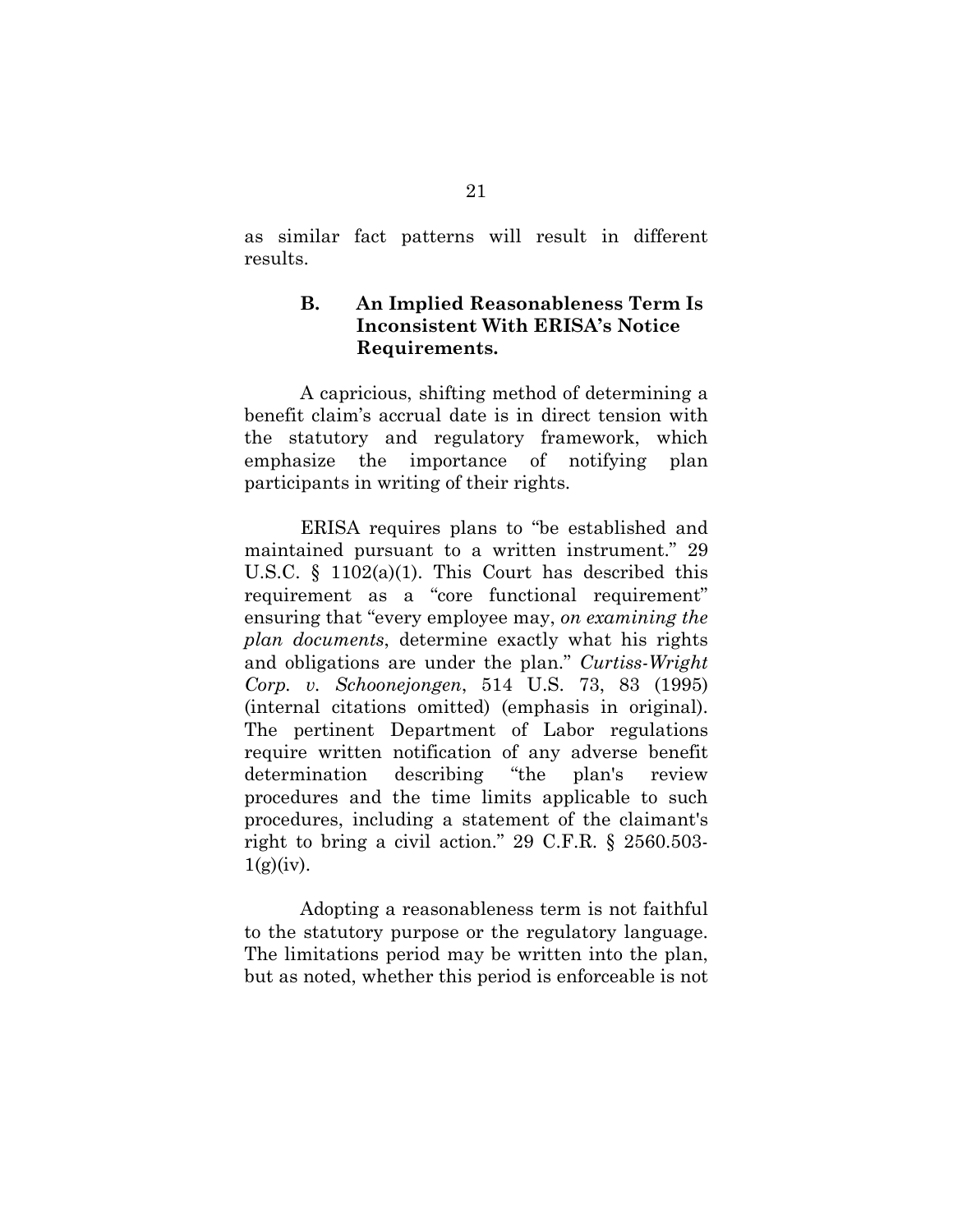written into the plan, nor could it be, since it depends on the amount of time it takes to complete the administrative process. As a result, a participant cannot tell from the plan (or, indeed, from a notice of adverse benefit determination) how long he or she might have to file suit. The Fourth Circuit stressed this concern in *White*, noting:

> A sometimes-enforcing approach to accrual provisions would disregard the written plan requirement and make it impossible for plans to give their participants the notice of subsequent remedies required by law. . . . Contractual accrual periods like Sun Life's would be enforced sometimes, but not at other times, according to a standard neither contained in the plan document nor evident from its terms. Rather than apprising plan participants of their rights, the written plan would often mislead claimants by setting forth a purported time limitation that would, in reality, apply only if it satisfied a reasonableness analysis described nowhere in the plan.

*White v. Sun Life Assur. Co. of Can.*, 488 F.3d 240, 248-9 (4th Cir. 2007); *accord*, *Price v. Provident Life & Accident Ins. Co*., 2 F.3d 986, 988 (9th Cir. 1993) (statute of limitations is only triggered when participant learns of health benefit denial, regardless of plan language, due to ERISA's notice requirements).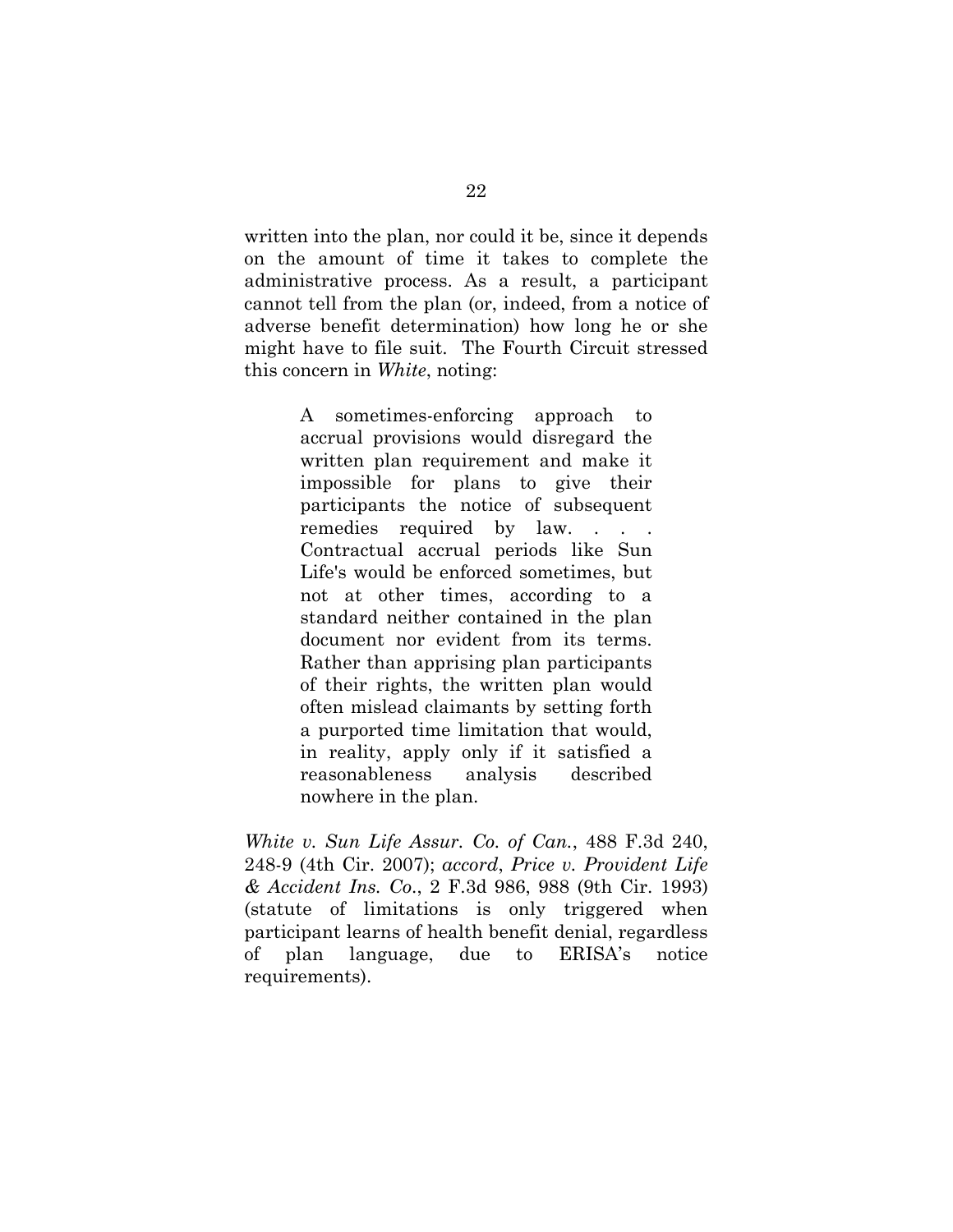Such an implied term undermines ERISA's policy to protect employee benefit rights by providing participants with "ready access to the Federal courts." *See* Section 2(b), 29 U.S.C. § 1001(b).

> **C. An Implied Reasonableness Term Can Lead To Absurd Results In Some Cases, Because It Is Divorced From The Purpose Of Limitations Periods And Accrual Provisions.**

As is true in this case, many contractual limitations periods in ERISA disability plans accrue at the time "proof of loss" is provided to the plan. It makes no sense to enforce a contractual limitations provision when the claimant provides proof of loss and is found to be disabled under the plan, but benefits are later terminated because the claimant is found to no longer be disabled. This change in determination can take place many years after the initial proof of loss and already well beyond the limitations period. The reasonableness of the contractual accrual provision in such cases, depends on the duration of the disability, as determined by the plan administrator. Not surprisingly, courts have varied in their approach to this problem. *Compare Abena v. Metro. Life Ins. Co.*, 544 F.3d 880 (7th Cir. 2008) (enforcing a "proof of loss" accrual period despite plan administrator's approval of the claim for two years), *with Forrest v. The Paul Revere Life Ins. Co.*, 662 F. Supp. 2d 183 (D. Mass. 2009) (declining to enforce proof of loss accrual term when the plan administrator awarded two years of benefits). But regardless of outcome, this factual scenario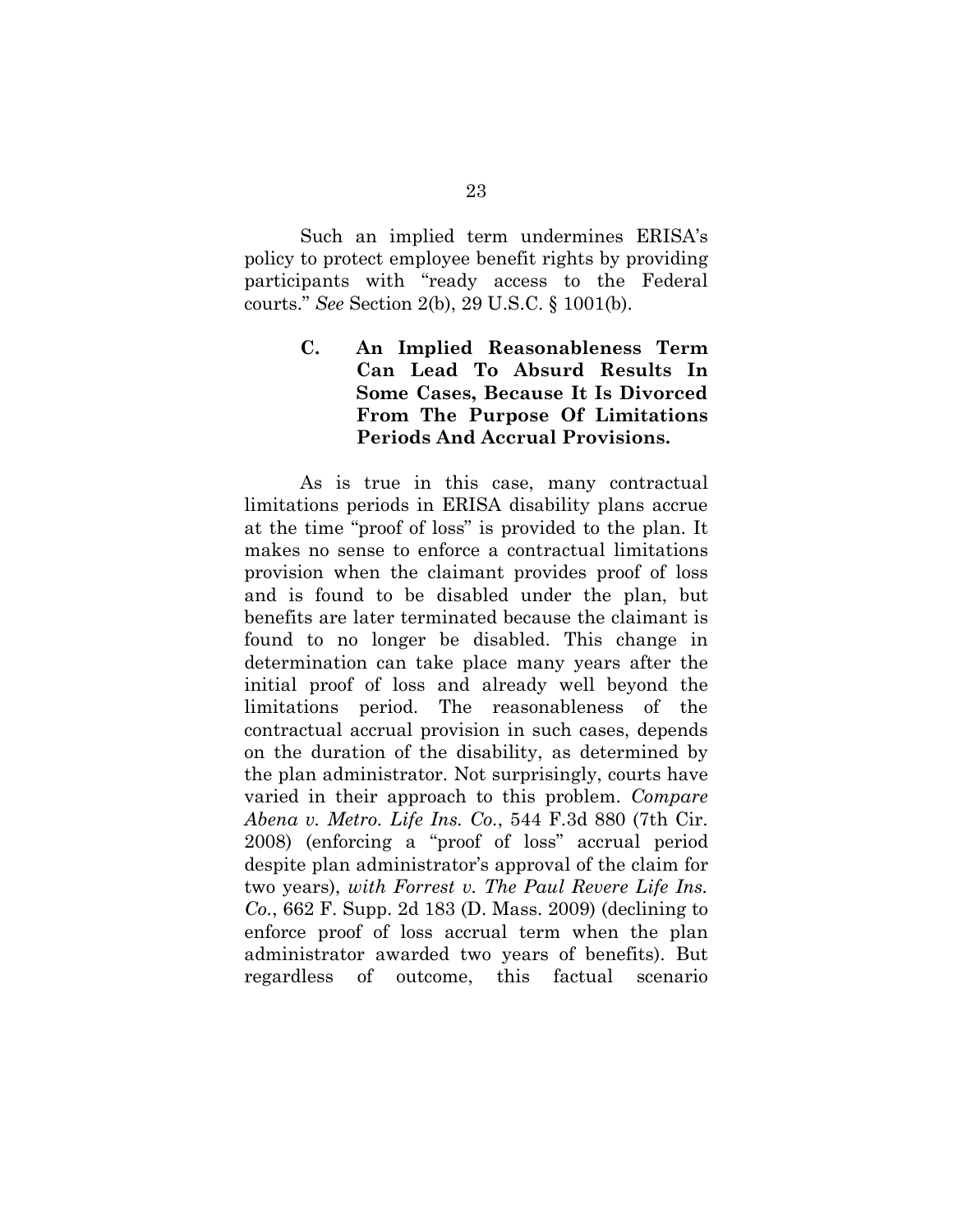highlights a core problem with an implied reasonableness term: it is unmoored from the purpose of limitations periods and accrual rules.

Limitations periods, contractual or statutory, are meant to ensure that litigants do not sit on their rights, allowing evidence to become stale. *See, e.g.*, *Chase Secs. Corp. v. Donaldson*, 325 U.S. 304, 314 (1945); *Holmberg v. Armbrecht*, 327 U.S. 392, 396 (1946). Accrual rules are constructed around this purpose: a cause of action generally accrues when the affected party has a complete claim and can file suit. *See Bay Area Laundry & Dry Cleaning Pension Trust Fund v. Ferbar Corp. of Cal. Inc.*, 522 U.S. 192, 201 (1997). But under the reasonableness term proposed by Respondent and employed by some courts, a claimant who promptly pursues his administrative remedies and files suit within what would otherwise be considered a "reasonable" time – before any evidence becomes stale, after such remedies are exhausted and his claim is thus ripe for litigation – may still be barred by the plan's limitations period. In other words, the reasonableness of a contractual accrual period does not turn on whether the claimant diligently filed suit after his cause of action was complete. It turns on the simple number of months or years between exhaustion of administrative remedies and the expiration of the plan's limitations period. *See Abena*, 544 F.3d at 884 ("if the appeals process was so protracted that the claimant was *unable* to file suit within the contractual period, the application of this provision would not be reasonable") (emphasis added).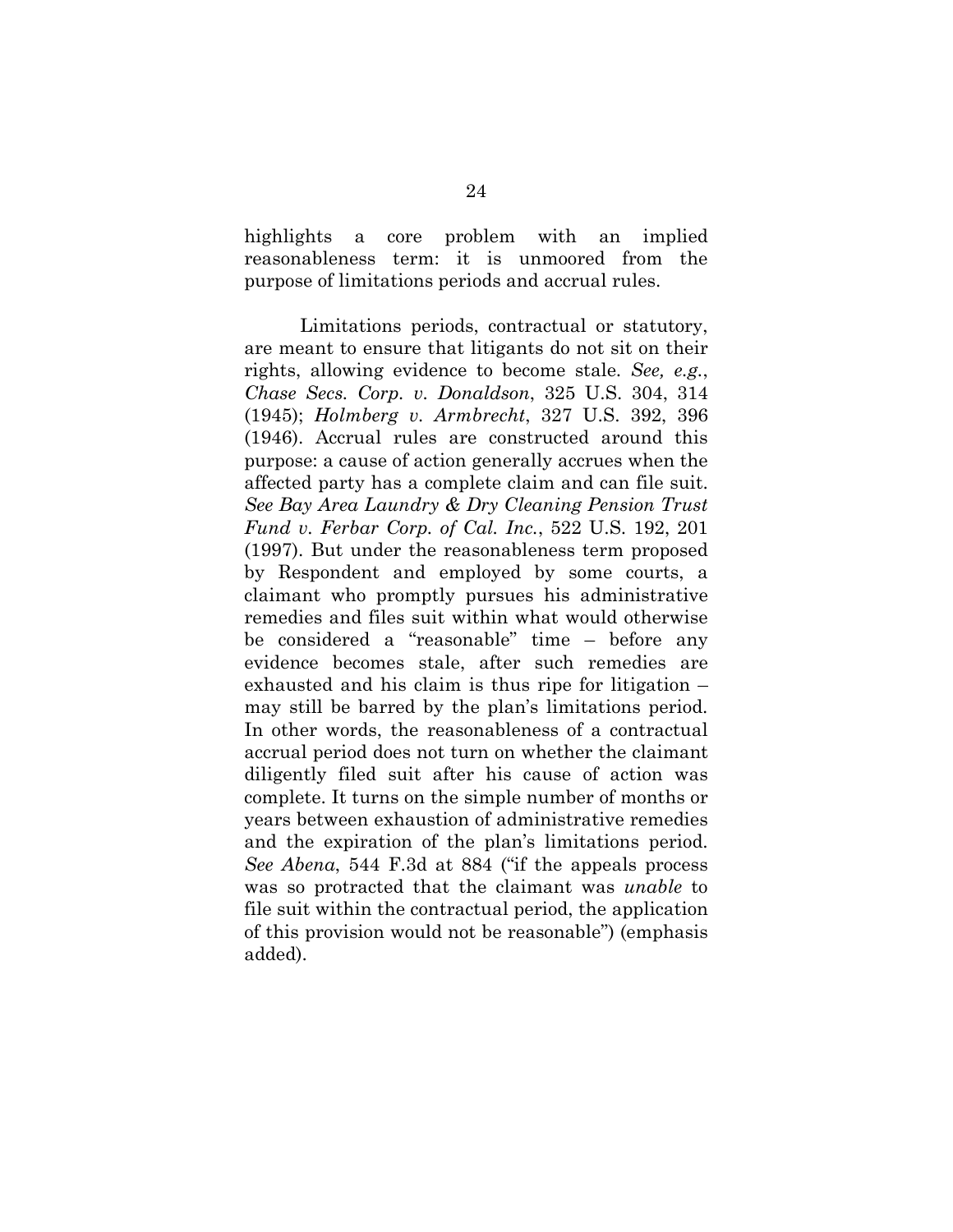Only the bright-line rule that an ERISA benefits claim accrues when the administrative process is exhausted – and the claim is thus unquestionably ready for litigation  $-$  is consistent with the logical purpose behind statutes of limitations.

> **D. An Implied Reasonableness Term Provides The Wrong Incentives, Giving Plan Administrators An Incentive To Delay Resolution Of Claims And Claimants An Incentive To Rush Through The Administrative Process And File Premature Lawsuits.**

Amici supports Petitioner's argument requiring an implied term to be read into the plan language, tolling any limitations period during a time a claimant is unable to bring suit. Respondent urges instead to adopt a case-by-case approach and asks the Court to read an implied exception to the plan language under certain circumstances. However, the utility and fairness of Respondent's approach depend on claimants filing lawsuits: if the administrative process continues until very close to or after the date on which the claimant would have to file suit under the plan's limitations provision, the claimant must either file suit prematurely, before exhausting the claim, or take the risk of pursing a lawsuit that is facially untimely. If a claimant is unaware that the limitations period might not be enforced by a court and thus does not attempt to litigate his claim, or cannot find a lawyer willing to spend hours litigating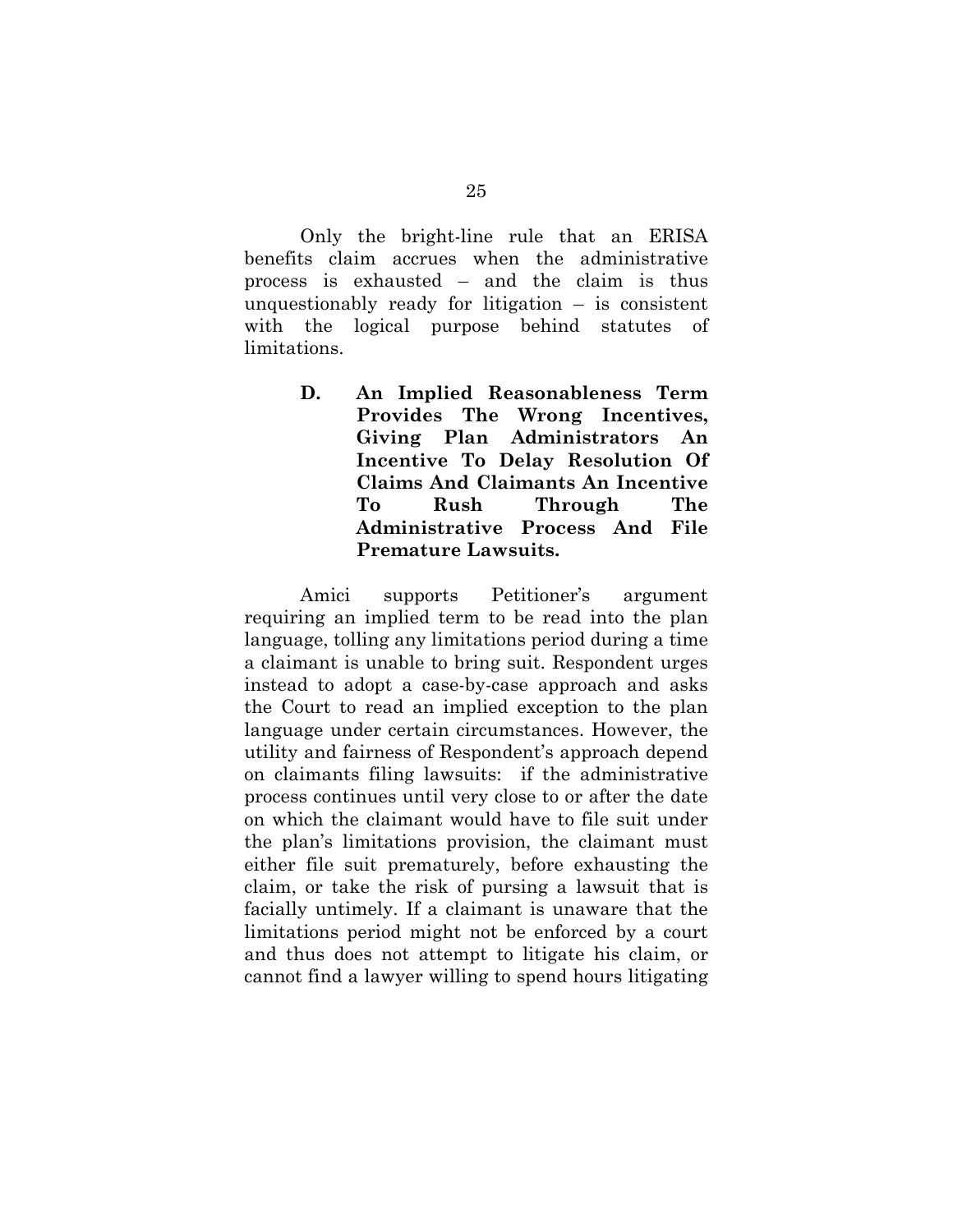the procedural issues of "reasonableness under these particular circumstances" question before even getting to the merits, his claim will simply be extinguished. Plan administrators, especially conflicted plan administrators, *see Metro. Life Ins. Co. v. Glenn*, 128 S. Ct. 2343, 2350 (2008), knowing this, would have every incentive to delay resolution of claims as long as possible in the hopes that claimants will just go away. More sophisticated claimants have every incentive to rush through the administrative process or file suit before the administrative process is totally complete in order to preserve their rights. By using an implied reasonableness term, both outcomes are undesirable: claimants are meant to have a right to judicial review and the administrative process is meant to prevent unnecessary litigation. *See supra*, at 10-11, 12-18; *White v. Sun Life. Assur. Co. of Can.*, 488 F.3d 240, 248-9(4th Cir. 2007) ("Courts would be hard pressed to ascertain whether these [perverse] incentives caused a plan to delay a decision, despite the way in which such manipulation of the internal review process undermines both ERISA's civil remedy and internal appeals as mechanisms of 'full and fair review.').